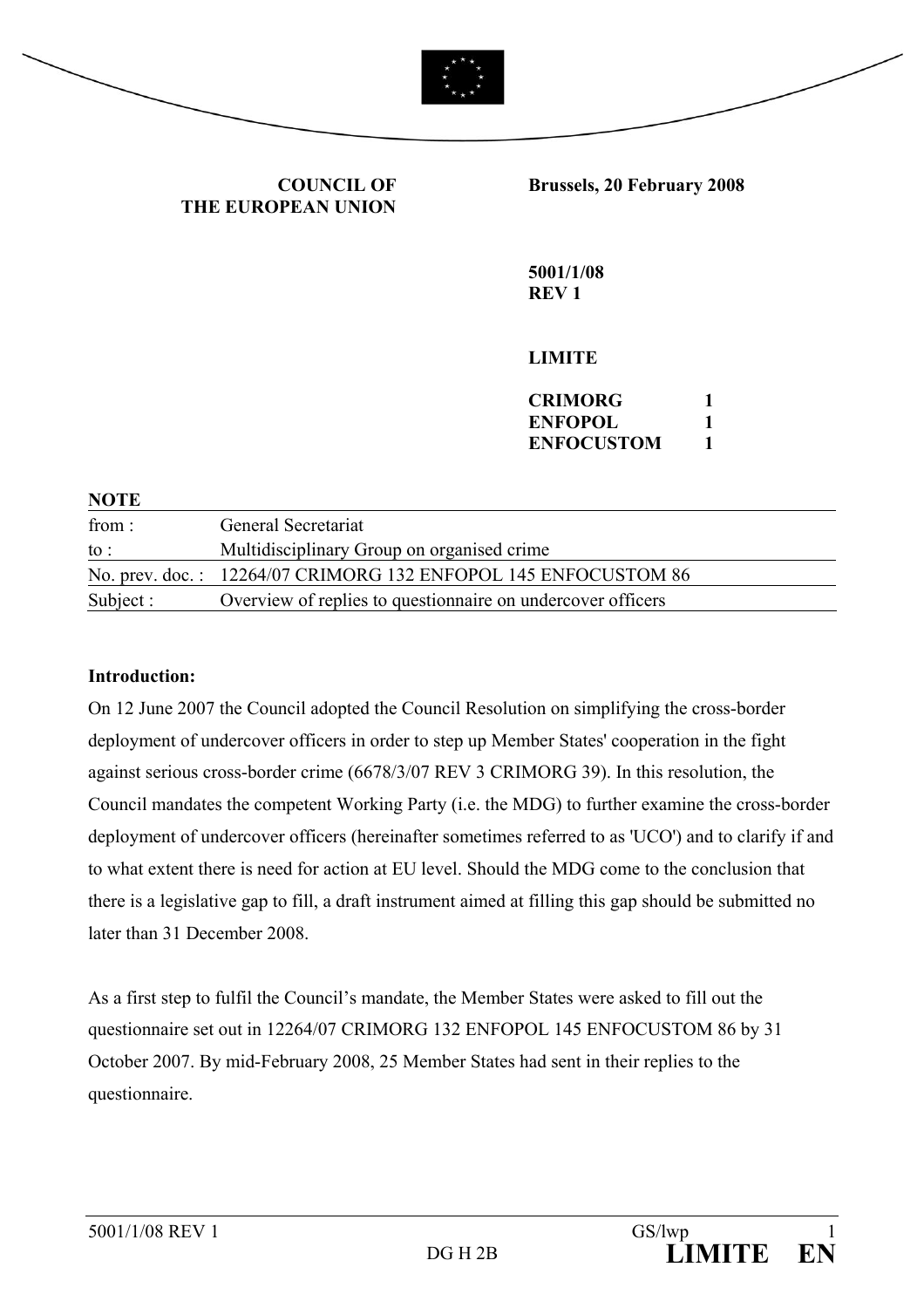The annex is aimed at providing an overview of the replies received so far. The attempt to present these replies in comparative tables obviously necessitated a certain level of 'simplification' of the replies provided by delegations. Inevitably, some nuances in the replies provided by delegations cannot be not reflected in these tables. Nevertheless, it is hoped that these comparative tables, which will be updated once the missing replies will be received, will allow the MDG to assess whether and where there is a need for further action at EU level.

 $\mathcal{L}_\text{max}$ 

Any comment with regard to these tables, can be sent to Guy Stessens: guy.stessens@consilium.europa.eu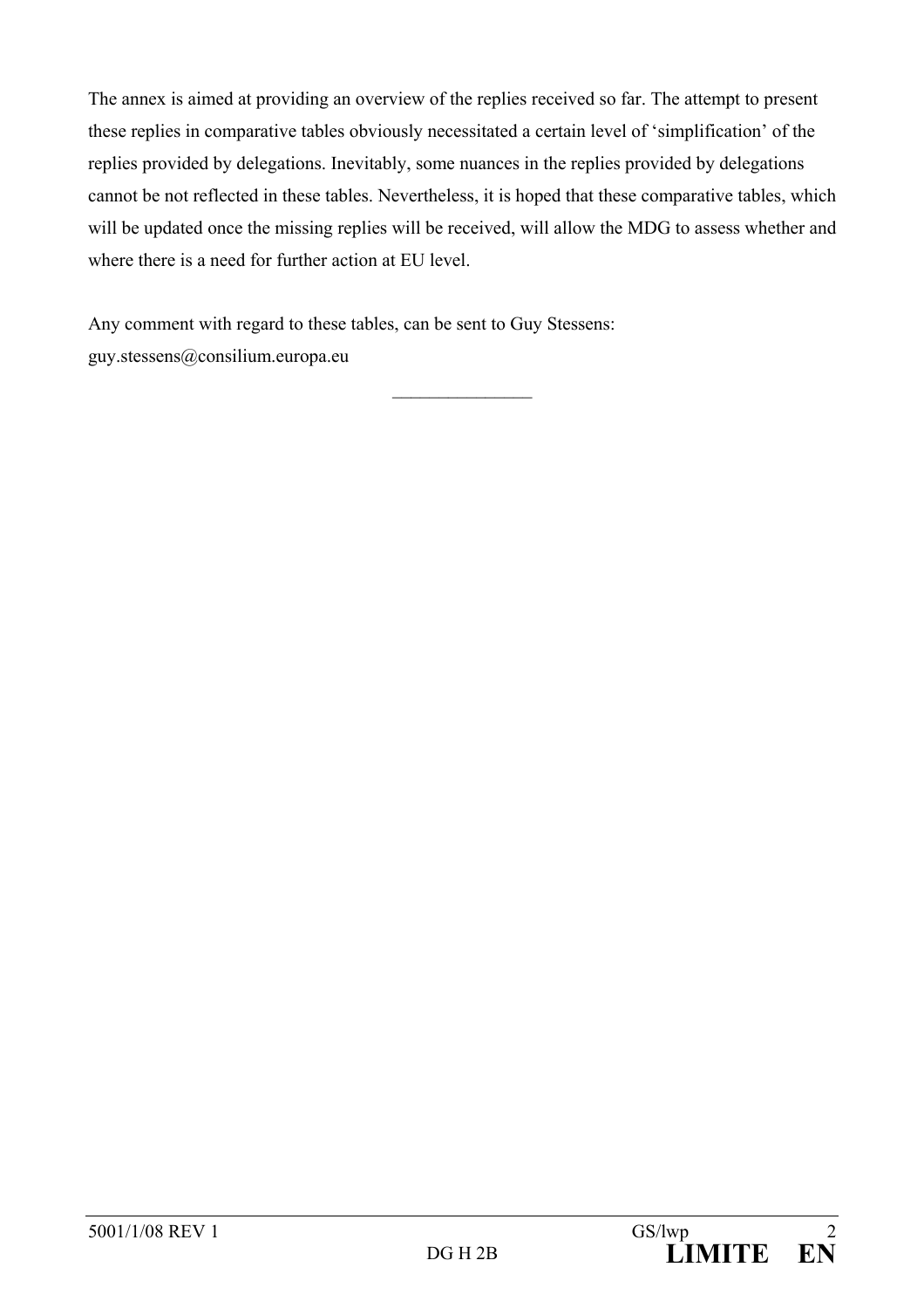# **I. General:**

### *I.1.a) Is the deployment of undercover officers legally admissible in your Member State?*

|                                | <b>AT</b>    | <b>BE</b> | BG <sup>1</sup>   | CY | $ {\bf CZ}^2 $ DE |                           |   | $ \mathrm{DK} \ \mathrm{EE}^3 $ | ES | <b>FR</b>         | HU | $IE^4$    | $\mathbf{I}$ | <b>LT</b> | $LU^5 LV$                 |   | $\mathbf{NL}^{\bullet}$   | PL' | <b>PT</b> | <b>RO</b> | <b>SI</b> | <b>SE</b> | $\overline{\textbf{S}}$ K | $FI^{\delta}$     | UK |
|--------------------------------|--------------|-----------|-------------------|----|-------------------|---------------------------|---|---------------------------------|----|-------------------|----|-----------|--------------|-----------|---------------------------|---|---------------------------|-----|-----------|-----------|-----------|-----------|---------------------------|-------------------|----|
| Yes admissible                 | $\mathbf{X}$ | X         | X                 | X  | X                 | X                         | X | X                               | X  | X                 | X  | <b>NA</b> | X            | X         |                           | X | X                         | X   | X         | X         | X         | X         | X                         | X                 | X  |
| No, not<br>admissible          |              |           |                   |    |                   |                           |   |                                 |    |                   |    | <b>NA</b> |              |           | $\mathbf{v}$<br>$\Lambda$ |   |                           |     |           |           |           |           |                           |                   |    |
| Existence of<br>other measures |              |           | $\mathbf{v}$<br>∡ |    | $\rm X$           | $\mathbf{v}$<br>$\Lambda$ |   | $\mathbf{v}$<br>$\Lambda$       |    | $\mathbf{x}$<br>∡ |    | <b>NA</b> | X            |           |                           |   | $\mathbf{v}$<br>$\Lambda$ |     |           |           |           |           |                           | $\mathbf{v}$<br>л |    |

<sup>&</sup>lt;sup>1</sup> The law in **BG** provides for the conduct of controlled deliveries and confidential transactions with the participation of an undercover officer.

**<sup>2</sup>** CZ considers the question not clear enough, however to some extent the following institutes may be mentioned in this respect: interception and recording of telecommunications (section 88 of the Code of Criminal Procedure); surveillance of persons and objects (s. 158d of the Code of Criminal Procedure), sham transfer (section 158c of the Code of Criminal Procedure) etc.

<sup>&</sup>lt;sup>3</sup> In <u>EE</u>, there are similar procedures, but with different legal meaning, in place in the Surveillance Act and the Code of Criminal Procedure

 $\frac{4}{10}$  IE: there is no provision in Irish Law to allow for the deployment of foreign undercover officers on Irish territory.

**<sup>5</sup>** In LU, the undercover officers cannot be deployed for the moment due to a legislative gap. The bill introducing undercover operations is presently being discussed in Parliament.

<sup>&</sup>lt;sup>6</sup> NL indicates there are three regulations that can serve the same purposes, namely Special Investigative Powers (Cooperation) Decree, Regulation governing infiltration teams, Regulation governing the financial management of infiltration

<sup>&</sup>lt;sup>7</sup> PL refers to the existence of several law enforcement agencies that have undercover units: the Police, the Border Guard, the Internal Security Agency, the Central Bureau of Anticorruption, the Military Police.

<sup>&</sup>lt;sup>8</sup> In FI, the general use of human intelligence sources is considered to be the other measure.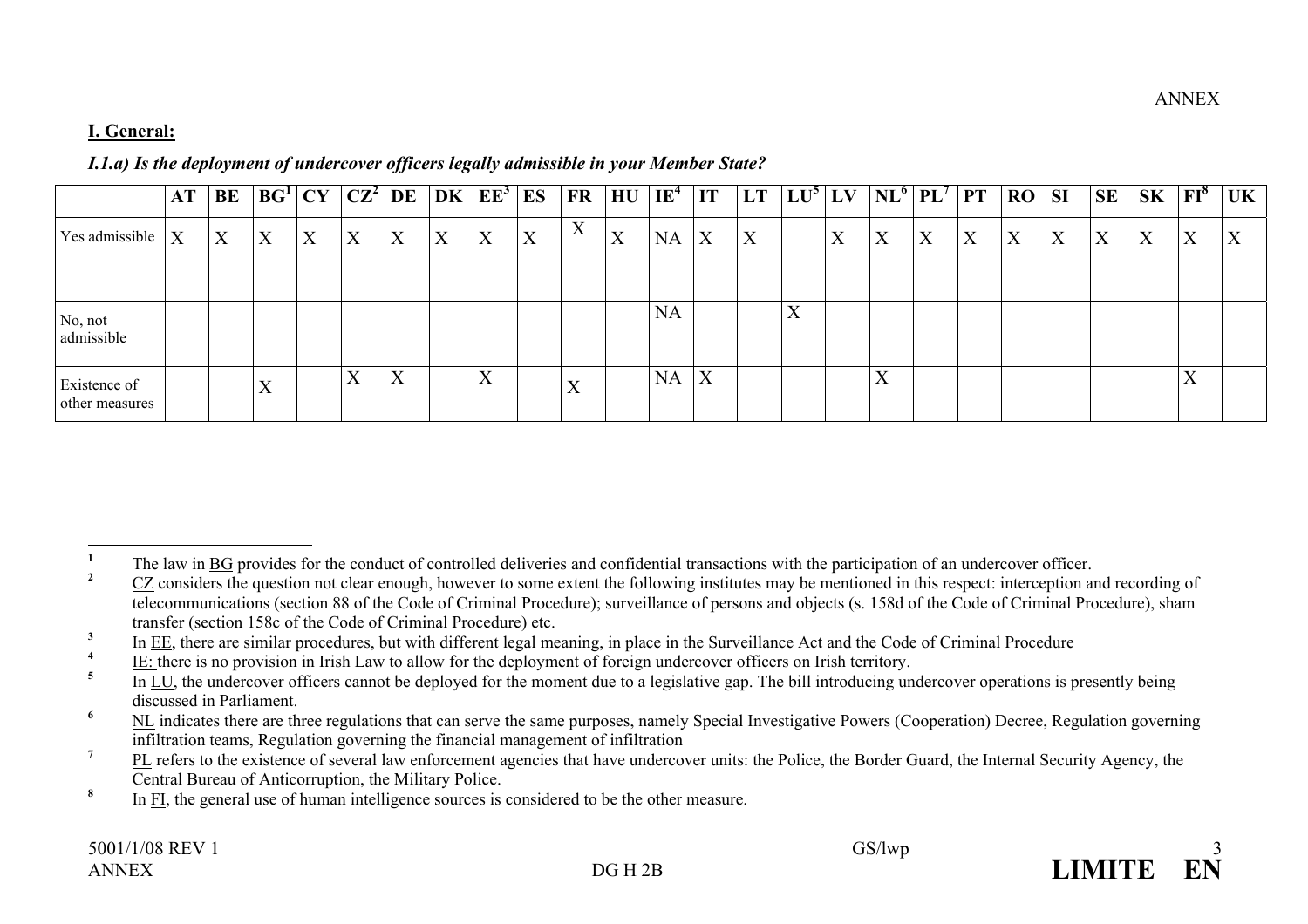# **II. Incoming requests for the deployment of a foreign undercover officer on your territory**

|                                                           | <b>BE</b> |   | $ BG CY^2 CZ DE DK EE^3$ |   |   |   |   | $\mathbb{E}S^4$ |   |                | $ FR HU IE^5 $  |   |                  |           |                  |                |                |   | $\vert$ IT $\vert$ LT $\vert$ LU $\vert$ LV $\vert$ NL $\vert$ PL $\vert$ PT $\vert$ RO $^6$ $\vert$ SE |                            |   | $\vert$ SI $\vert$ SK $\vert$ FI |              | UK  |
|-----------------------------------------------------------|-----------|---|--------------------------|---|---|---|---|-----------------|---|----------------|-----------------|---|------------------|-----------|------------------|----------------|----------------|---|---------------------------------------------------------------------------------------------------------|----------------------------|---|----------------------------------|--------------|-----|
| limitation to<br>certain<br>offences/specific<br>criteria | Χ         | X | X                        | X | X | X | X | X               | X |                | <b>NA</b>       | X | $\boldsymbol{X}$ | X         | $\boldsymbol{X}$ | X              | X              | X |                                                                                                         | $($ $\mathbf{V}^{\prime})$ | X | $\mathbf{V}$                     | X            | No. |
| double<br>criminality                                     | ٦Z        |   |                          | Χ | X | X |   | N <sub>0</sub>  | X | N <sub>0</sub> | NA <sup>-</sup> |   |                  | $No$ $No$ | $\mathbf{X}$     | N <sub>o</sub> | N <sub>o</sub> |   |                                                                                                         |                            |   | v                                | $X^{\delta}$ |     |

### *II. 1) a-c) Under what conditions may the deployment of a foreign undercover officer be approved?*

**1** $\frac{AT}{4}$  links this investigation tool in general to the EAW conditions.

**<sup>2</sup>** At present, in CY, there is no domestic legislation concerning the deployment of foreign undercover officers. However, the deployment of foreign undercover officers may take place, following:

a request under articles 13  $\&$  14 of the Convention on Mutual Assistance in Criminal Matters between the Member States of the European Union in accordance with Article 34 of the Treaty on European Union,

• bilateral, multilateral agreements or other arrangements under Articles 19 & 20 of the United Nations Convention against Transnational Organized Crime,

• bilateral, multilateral agreements under the United Nations Convention against illicit Traffic in Narcotic Drugs and Psychotropic Substances,

an agreement with a Member State or a Third Country on police cooperation.

<sup>3</sup> EE has made the reservation to the Article 14 of MLA, but in practice of the State Prosecutor Office "the deployment is not obligatory, but allowed (decided case by case)"

<sup>4</sup> The ES legislation does not provide for in its regulation the use of foreign undercover agents. As an exception, the foreign police officers from other States can carry out particular actions of investigation in Spain providing that they are protected by an applicable convention and strictly subject to the provisions of that convention, or those actions are expressly authorised by the Spanish internal Law.

<sup>5</sup> IE introduced as a general remark, that while there is nothing explicitly stated, there is nothing in Irish law to prevent Garda officers from operating undercover in this jurisdiction. Garda and Revenue enforcement officers are deployed in drug interdiction and fiscal anti-smuggling operations in this jurisdiction specifically in "controlled delivery" operations and also for surveillance. In conducting such operations, Irish law enforcement agencies are extremely conscious of the rules concerning "agent provocateur".

<sup>6</sup> In <u>RO</u>, the Romanian legislation does not allow currently the use of foreign undercover investigation officers. However it appears that foreign collaborators (in trafficking dugs cases) and informers (in human beings trafficking cases) are authorised.

**<sup>7</sup>** SE: no formal limitation, but only serious offences.

**8**FI: Yes, when coercive measures required.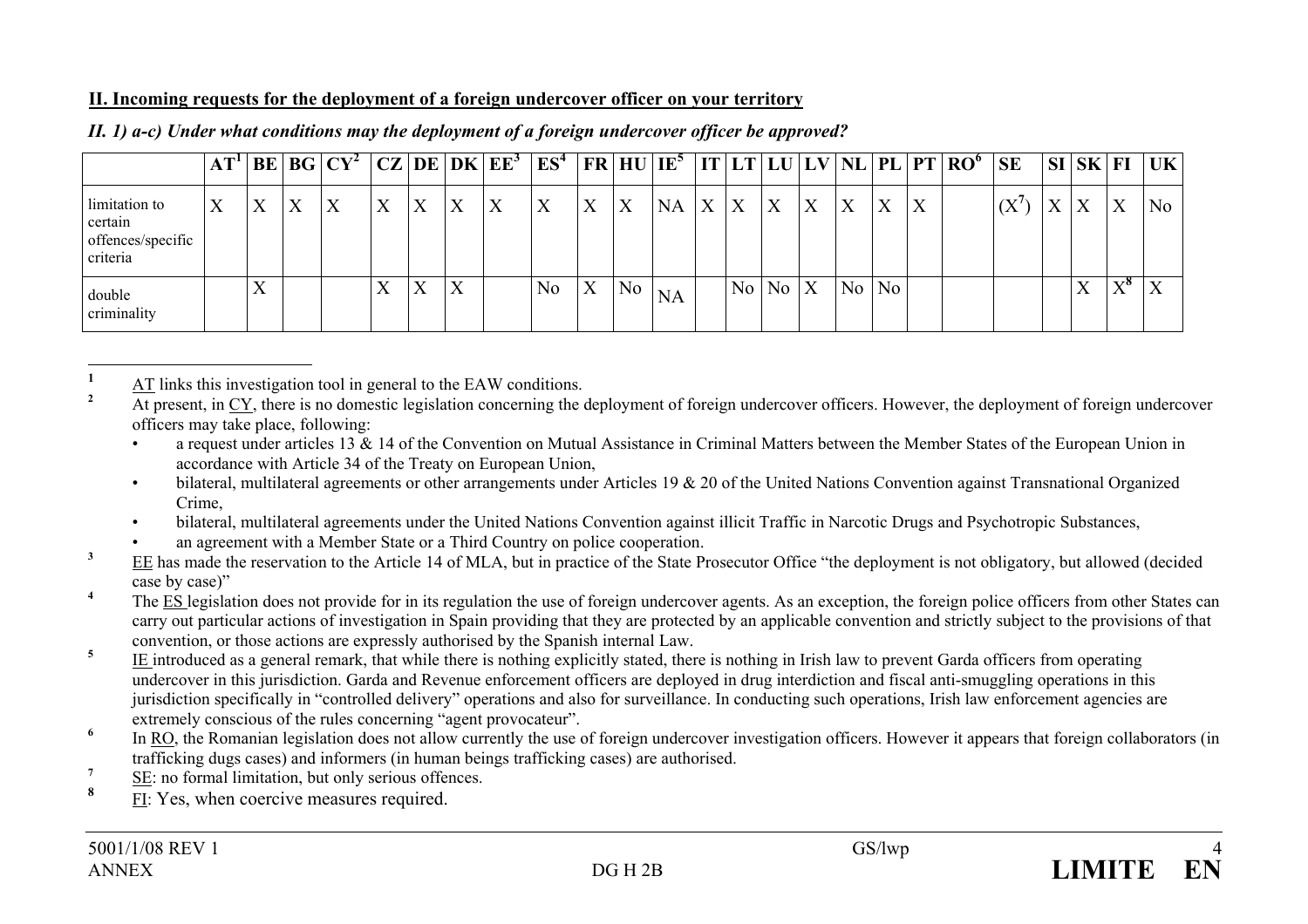|                                           | I ТI      | BE                        | BG                       | $ CY^2 $ | $\Gamma$                  | DE                        | DK                        | . $ EE^3 $ | $ES^4$    | <b>FR HU</b>              |              | $IE^{\circ}$ | IT           |                           | LU | $LV^{\dagger}$            | NL | $PL$ PT | $\mathbf{RO}^{\mathbf{6}}$ | <b>SE</b> | <b>SI</b>      | <b>SK</b>      | Fl                          | UK       |
|-------------------------------------------|-----------|---------------------------|--------------------------|----------|---------------------------|---------------------------|---------------------------|------------|-----------|---------------------------|--------------|--------------|--------------|---------------------------|----|---------------------------|----|---------|----------------------------|-----------|----------------|----------------|-----------------------------|----------|
| Proportionality<br>and/or<br>subsidiarity | $\lambda$ | $\mathbf{v}$<br>$\lambda$ | $\mathbf v$<br>$\Lambda$ | N0       | $\mathbf{v}$<br>$\Lambda$ | $\mathbf{v}$<br>$\Lambda$ | $\mathbf{v}$<br>$\Lambda$ | $\lambda$  | $\Lambda$ | $\mathbf{v}$<br>$\Lambda$ | $\mathbf{v}$ | <b>NA</b>    | $\mathbf{v}$ | $\mathbf{v}$<br>$\Lambda$ |    | $\mathbf{v}$<br>$\Lambda$ | ∡⊾ | No.     |                            | ∡⊾        | $\overline{1}$ | $\overline{ }$ | $\overline{Y}$<br>$\Lambda$ | $\Delta$ |

*d) Who gives the authorisation to deploy a foreign undercover officer?* 

|                                                          | AT                      | BE |   |                           |               |   | $\vert$ BG $\vert$ CY $\vert$ CZ $\vert$ DE $\vert$ DK $\vert$ EE <sup>1</sup> $\vert$ FR |   |   | <b>HU</b> | IE        | IT | LT | LU | $\mathbf{L}\mathbf{V}$    | <b>NL</b> | PL             | <b>PT</b> | <b>RO</b> | <b>SE</b> | <b>SI</b> | SK                        | $\bf{FI}$            | <b>UK</b>                 |
|----------------------------------------------------------|-------------------------|----|---|---------------------------|---------------|---|-------------------------------------------------------------------------------------------|---|---|-----------|-----------|----|----|----|---------------------------|-----------|----------------|-----------|-----------|-----------|-----------|---------------------------|----------------------|---------------------------|
| authorisation by<br>judicial<br>authority                | $\nabla^2$<br>$\Lambda$ | X  | X | X                         | X             | X | $X^3$                                                                                     | X | X | X         | <b>NA</b> |    | X  | X  | $\mathbf{v}$<br>$\Lambda$ | X         |                | X         |           | $X^4$     | X         | $\mathbf{v}$<br>$\lambda$ |                      |                           |
| authorisation by<br>Police or<br>Ministry of<br>Interior |                         |    |   | $\mathbf{v}$<br>$\Lambda$ |               |   | X                                                                                         |   |   |           | <b>NA</b> | X  | X  |    | $\mathbf{v}$<br>$\Lambda$ |           | $\overline{X}$ | X         |           | X         |           | $\rm\,X^5$                | X                    | $\mathbf{v}$<br>$\Lambda$ |
| request of the<br>judicial<br>authority needed           | X                       |    |   |                           | $X^{\bullet}$ |   |                                                                                           |   |   | X         |           |    |    |    | $\mathbf{v}$<br>$\Lambda$ |           | PL             | <b>NA</b> |           |           |           |                           | Х,<br>the<br>ML<br>A |                           |

<sup>&</sup>lt;sup>1</sup> EE has made the reservation to the Article 14 of MLA, but in practice of the State Prosecutor Office "the deployment is not obligatory, but allowed (decided case by case)"

<sup>&</sup>lt;sup>2</sup> AT: As from 1 January 2008 the prosecutor will have to order to undercover investigation (instead of the current authorisation given by the court of first instance).

 $\frac{3}{4}$  DK: court upon request of commissioner of police district.

<sup>&</sup>lt;sup>4</sup> SE: within the context of a formal criminal investigation. Within the context of an intelligence operation, the police gives the authorisation.

 $\frac{5}{10}$  In SK, in general, there are no supervision possibilities of the office granting this authorisation.

In CZ, the deployment of a foreign undercover officer may be approved under specific conditions as laid down by an international treaty which is binding upon the CZ. The foreign state shall address its request for the deployment of its undercover officer on our territory to the High Prosecuting Attorney's Office in Prague.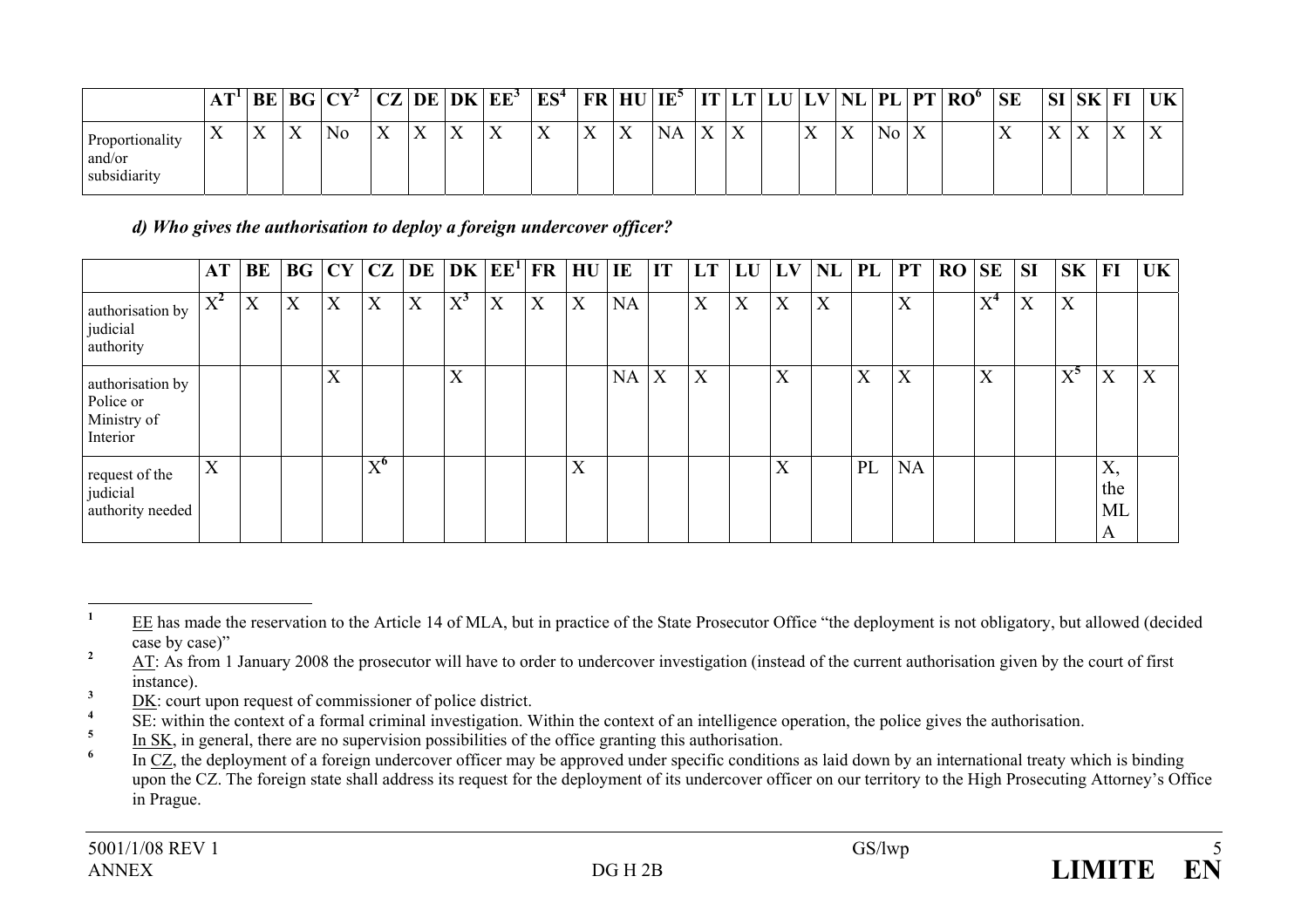|  |  |  |  | e) Which are the supervision possibilities of the office granting this authorisation? |
|--|--|--|--|---------------------------------------------------------------------------------------|
|  |  |  |  |                                                                                       |

|                                                     | AT        | BE | BG | $CY$ $CZ$ | DE | DK | ES                          | EE FR               |                           | HU                | IE        | IT | <b>LT</b> | LU                                  | LV             | <b>NL</b> | PL | <b>PT</b>                 | <b>RO</b> | <b>SE</b>         | <b>SI</b> | <b>SK</b> | H | UK <sup>1</sup> |
|-----------------------------------------------------|-----------|----|----|-----------|----|----|-----------------------------|---------------------|---------------------------|-------------------|-----------|----|-----------|-------------------------------------|----------------|-----------|----|---------------------------|-----------|-------------------|-----------|-----------|---|-----------------|
| judicial authority<br>(court, public<br>prosecutor) |           | X  | X  | X         | X  |    | $\mathbf{v}^2$<br>$\Lambda$ |                     | X                         |                   | <b>NA</b> |    | X         | X                                   |                |           |    |                           |           |                   |           |           |   |                 |
| Ministry of<br>Interior/Police                      | $\Lambda$ |    |    |           | A  |    |                             |                     |                           |                   | <b>NA</b> |    | X         | $\nabla^{\boldsymbol{\mathcal{S}}}$ | $\overline{X}$ |           |    |                           |           | $\mathbf{v}$<br>A |           |           | X |                 |
| Other                                               |           |    |    |           |    |    |                             | $\mathbf{v}$ 4<br>л | $\mathbf{v}$<br>$\Lambda$ | $X^{\mathcal{D}}$ | <b>NA</b> |    |           |                                     |                |           |    | $\mathbf{x}$<br>$\Lambda$ |           |                   |           |           |   |                 |

<sup>&</sup>lt;sup>1</sup> UK: The Office of Surveillance Commissioners. As to the authorisation process, individuals within public authorities holding offices, ranks or positions prescribed for the purpose by Parliament are designated to authorise the conduct and use of covert human intelligence sources.

 $\frac{2}{3}$  ES: The competent magistrate.

 $\frac{1}{4}$   $\frac{1}{E}$ : Police.

 $\frac{4}{5}$  EE: The law enforcement authority.

**HU**: The law enforcement authority/supervisor.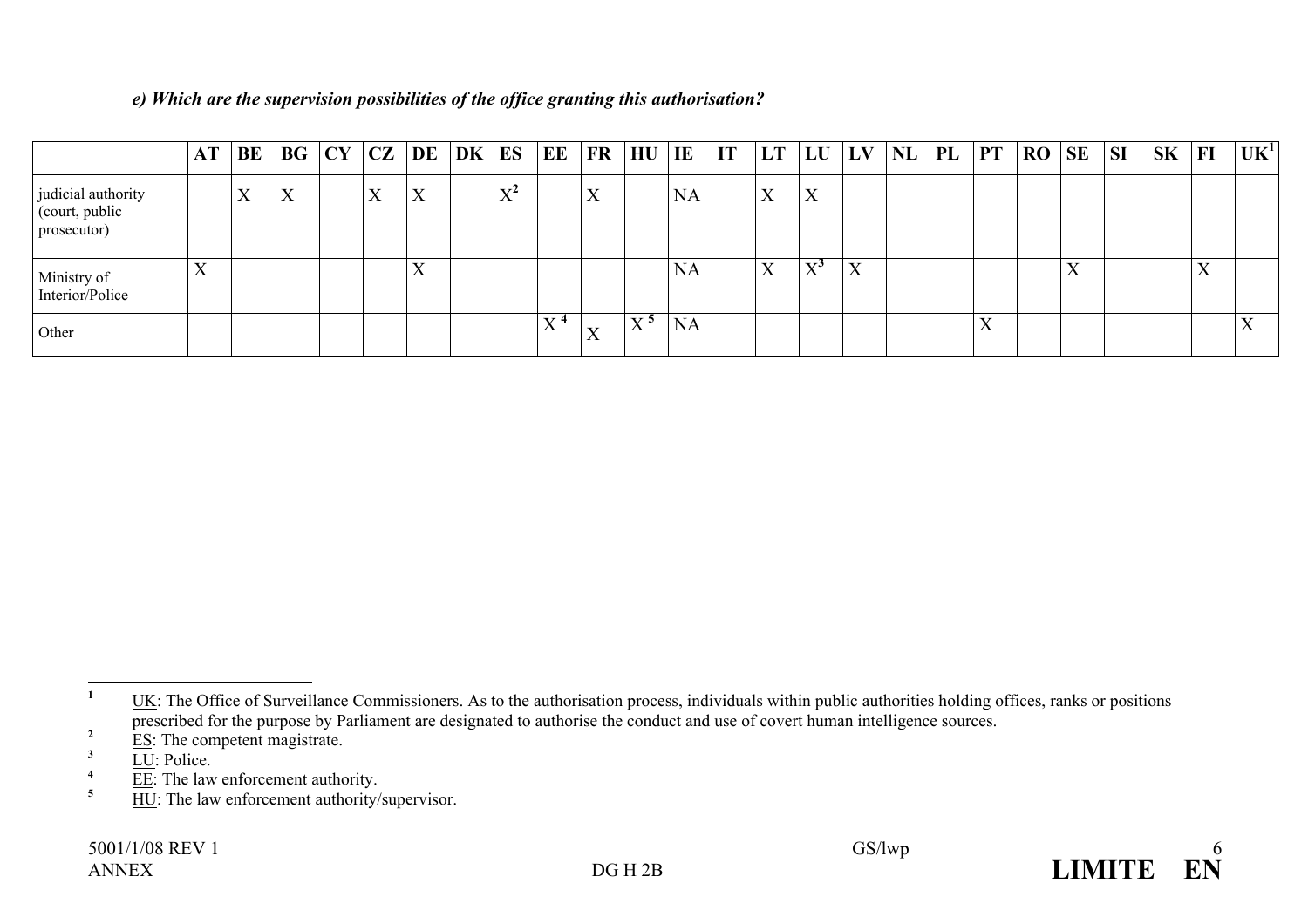| II. 1. $f$ ) May the authorisation be appealed before a court of law? |  |  |
|-----------------------------------------------------------------------|--|--|
|-----------------------------------------------------------------------|--|--|

|                | AT                        | BE                                       | BG | CY                             | CZ | DE | DK                        | ES | ЕE | <b>FR</b>                 | GR | IE        | IT | LV.                      | LT                          | LU | <b>MT</b> | HU               | NL | PL                        | <b>PT</b>                 | <b>RO</b>         | SE                        | <b>SI</b>                   | SK                        | F1 | UK <sup>1</sup>           |
|----------------|---------------------------|------------------------------------------|----|--------------------------------|----|----|---------------------------|----|----|---------------------------|----|-----------|----|--------------------------|-----------------------------|----|-----------|------------------|----|---------------------------|---------------------------|-------------------|---------------------------|-----------------------------|---------------------------|----|---------------------------|
| Yes            |                           | $\mathbf{x}$ z $\mathbf{z}$<br>$\lambda$ |    |                                |    |    | $\mathbf{v}$<br>$\Lambda$ | X  |    |                           |    | NA        |    | $\mathbf v$<br>$\Lambda$ | $\mathbf{V}^4$<br>$\Lambda$ | X  |           |                  |    |                           | $\mathbf{v}$<br>$\Lambda$ |                   |                           |                             |                           |    | $\mathbf{v}$<br>$\lambda$ |
|                |                           |                                          |    |                                |    |    |                           |    |    |                           |    |           |    |                          |                             |    |           |                  |    |                           |                           |                   |                           |                             |                           |    |                           |
| N <sub>o</sub> | $\mathbf{x}$<br>$\Lambda$ |                                          | X  | $V^{\mathcal{Y}}$<br>$\Lambda$ | X  |    |                           |    |    | $\mathbf{v}$<br>$\Lambda$ |    | NA        | X  |                          |                             |    |           | T.Z<br>$\Lambda$ | X  | $\mathbf{v}$<br>$\Lambda$ |                           | $\mathbf{v}$<br>л | $\mathbf{v}$<br>$\Lambda$ |                             | $\mathbf{v}$<br>$\Lambda$ | X  |                           |
|                |                           |                                          |    |                                |    |    |                           |    |    |                           |    |           |    |                          |                             |    |           |                  |    |                           |                           |                   |                           |                             |                           |    |                           |
| <b>Not</b>     |                           |                                          |    |                                |    |    |                           |    | X  |                           |    | <b>NA</b> |    |                          |                             |    |           |                  |    |                           |                           |                   |                           | $\mathbf{v}^0$<br>$\Lambda$ |                           |    |                           |
| specified      |                           |                                          |    |                                |    |    |                           |    |    |                           |    |           |    |                          |                             |    |           |                  |    |                           |                           |                   |                           |                             |                           |    |                           |



<sup>&</sup>lt;sup>1</sup> In UK, the Investigatory Powers Tribunal has jurisdiction to consider and determine complaints from any individual aggrieved by any conduct of a source he believes to have taken place in relation to him, to any of his property, or to any communication sent by or to him.

<sup>&</sup>lt;sup>2</sup> BE: Only if the deployment of foreign undercover agents leads to the opening of a criminal investigation in Belgium.

 $\frac{3}{2}$  DK: the authorisation request needs to be approved by a court of law.

 $\frac{1}{2}$  LT: In case a judge of a pre-trial investigation refuses to approve the activities of an undercover officer, his ruling can be appealed to a higher court.

 $\frac{6}{\sqrt{5}}$   $\frac{C}{\sqrt{5}}$ : The law for JIT's is here applicable.

**<sup>6</sup>** SI: The proposal and authorisation shall become constitutive parts of the criminal file.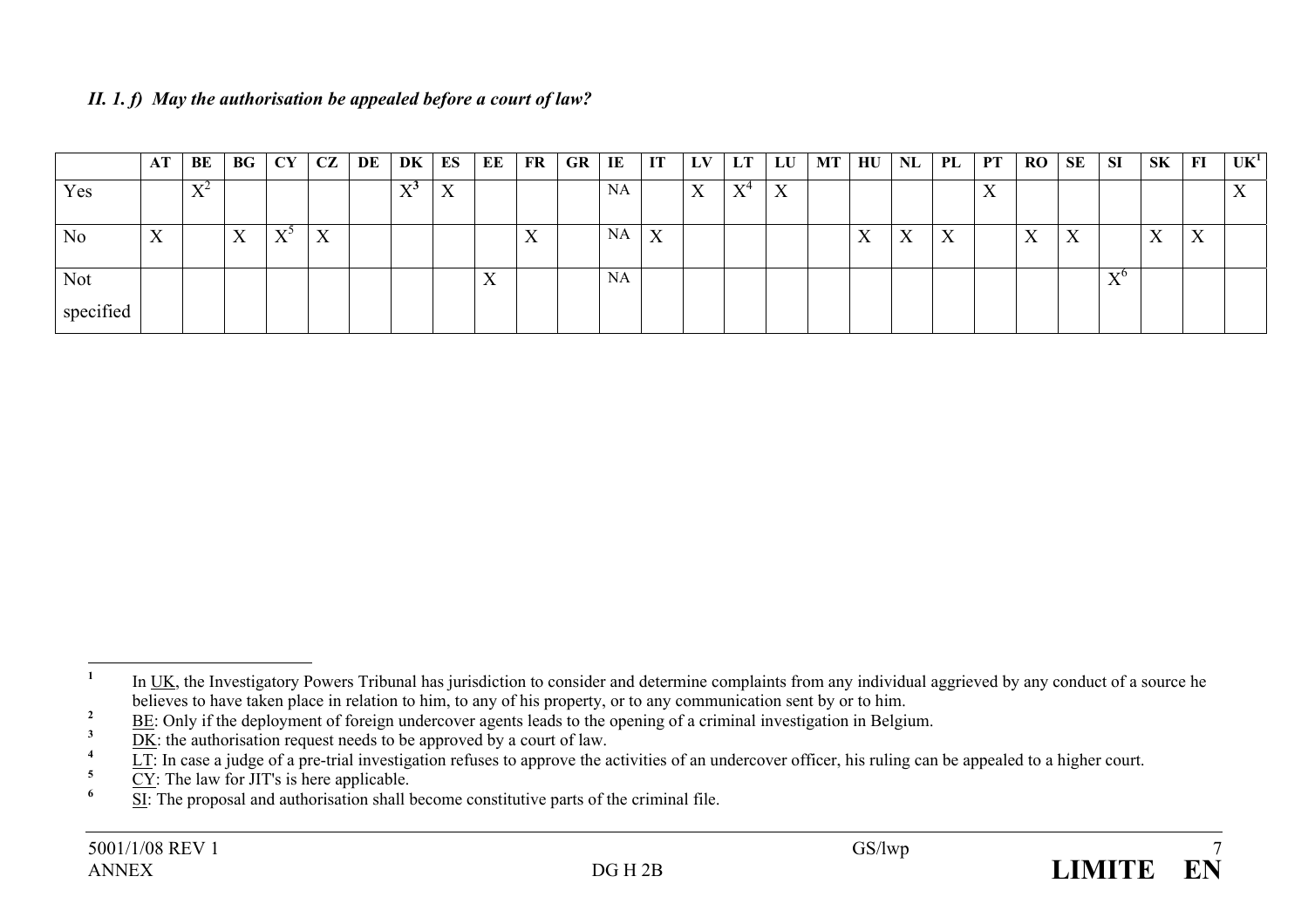# **II. 2.**

# *a) Are there any other requirements imposed with regard to the person, qualification or status of the undercover officer?*

# No: NL, RO

|                                                            | AT | BE | $\mathbf{B}\mathbf{G}$ | CY | CZ | DE | DK | ES    | EE               | FR | GR | IE | IT | LV | LT | LU | MT | $H$ U | NL               | PL | PT          | RO | <b>SE</b> | <b>SI</b> | <b>SK</b> | FI | UK |
|------------------------------------------------------------|----|----|------------------------|----|----|----|----|-------|------------------|----|----|----|----|----|----|----|----|-------|------------------|----|-------------|----|-----------|-----------|-----------|----|----|
| be<br>must<br>a<br>trained officer<br>acting<br>undercover | X  | X  | X                      |    | X  | X  | X  | $X^I$ | $\boldsymbol{X}$ |    |    | NA | X  | X  | X  |    |    | X     | $\boldsymbol{X}$ | X  | $\mathbf X$ |    | X         |           | X         | X  | X  |
| written<br>undertaking<br>required                         |    |    | X                      |    |    |    |    |       |                  |    |    | NA |    |    |    |    |    |       |                  |    |             |    |           |           |           |    |    |
| Special<br>agreement<br>from<br>authorities                |    |    | X                      |    |    |    |    |       |                  | X  |    | NA |    |    |    |    |    |       |                  |    |             |    |           |           |           |    |    |
| Cf. MOU                                                    |    |    |                        | X  |    |    |    |       |                  |    |    | NA |    |    |    |    |    |       |                  |    |             |    |           |           |           |    |    |

<sup>&</sup>lt;sup>1</sup> ES: The UCO should be a Criminal Police officer and volunteer.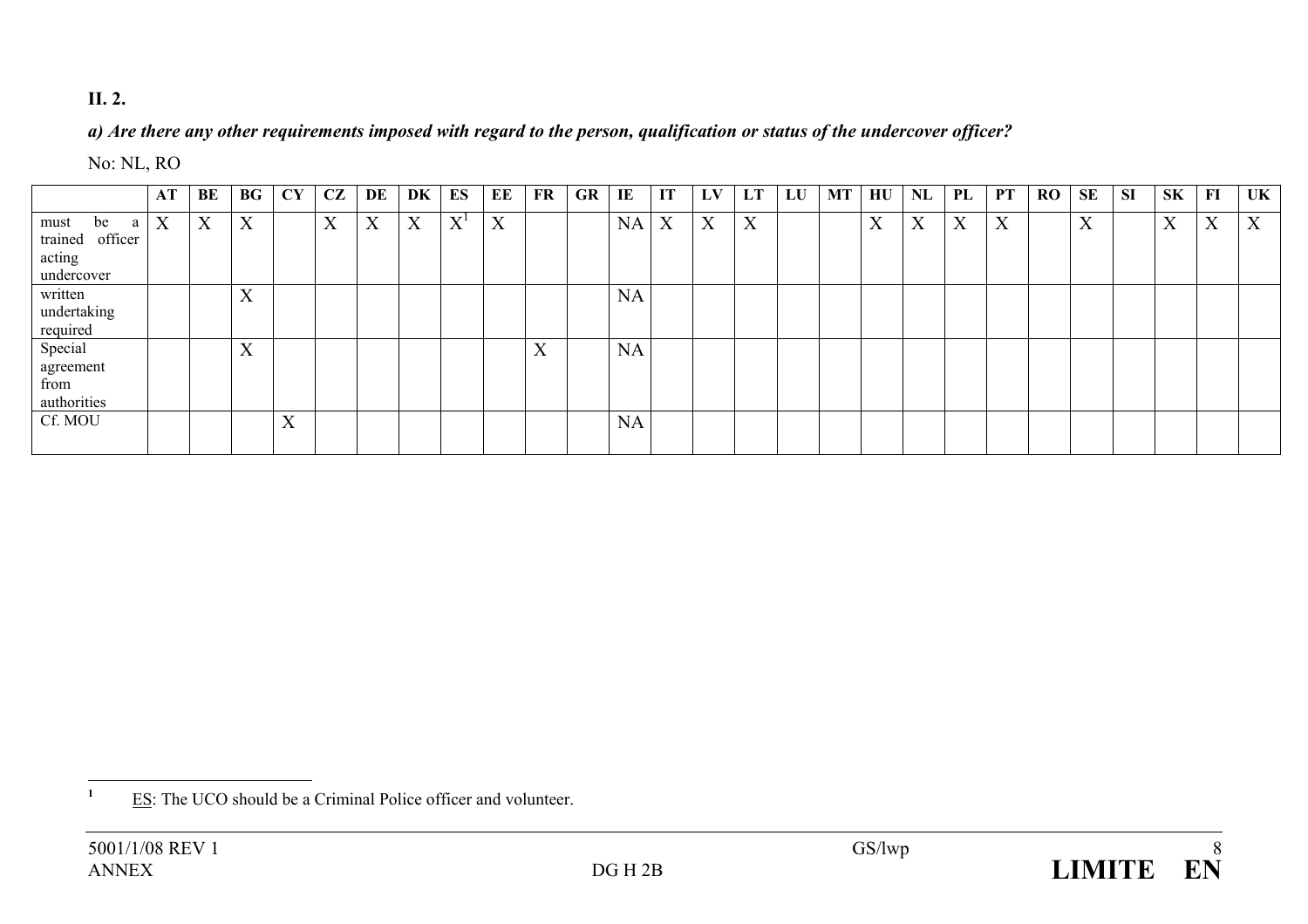|  |  | b) What status does the foreign undercover officer have under your domestic law? |  |  |  |
|--|--|----------------------------------------------------------------------------------|--|--|--|
|  |  |                                                                                  |  |  |  |

|                                                | AT                | BE                        | $\bf{B}$ <b>G</b> | CY                  | CZ | DE             | DK | ES | EE | $\mathbf{FR}$     | <b>GR</b> | IE        | IT <sup>1</sup> | LV                        | LT             | LU | <b>MT</b> | H U | <b>NL</b>                 | PL                       | <b>PT</b> | <b>RO</b> | <b>SE</b> | <b>SI</b>         | <b>SK</b>    | F1             | UK <sup>2</sup> |
|------------------------------------------------|-------------------|---------------------------|-------------------|---------------------|----|----------------|----|----|----|-------------------|-----------|-----------|-----------------|---------------------------|----------------|----|-----------|-----|---------------------------|--------------------------|-----------|-----------|-----------|-------------------|--------------|----------------|-----------------|
| Bound by<br>law of MS<br>where he<br>is acting | $\mathbf{v}$<br>A | X                         |                   | $\mathbf{v}$<br>ZX. |    |                |    |    |    |                   |           | <b>NA</b> |                 |                           |                |    |           |     | $\mathbf{v}$<br>$\Lambda$ |                          |           |           | ٦Z<br>∡   |                   |              |                |                 |
| Same<br>status as<br>domestic<br>UCO           |                   | $\mathbf{v}$<br>$\Lambda$ | X                 |                     | X  | N <sub>0</sub> | X  | X  |    | $\mathbf{x}$<br>л |           | <b>NA</b> |                 |                           | N <sub>o</sub> |    |           |     |                           | $\mathbf{v}$<br>$\Delta$ |           |           | No        | $\mathbf{v}$<br>A | $\mathbf{V}$ | N <sub>o</sub> |                 |
| See MOU                                        |                   |                           |                   |                     |    |                |    |    |    |                   |           | <b>NA</b> |                 | $\mathbf{v}$<br>$\Lambda$ |                |    |           |     |                           |                          |           |           |           |                   |              |                |                 |

 $\frac{1}{2}$  IT: "interposed person" assisting an Italian judicial police officer

UK: All undercover officers whose conduct is authorised in accordance with law, whether foreign or domestic, come within the definition of a covert human intelligence source.

 $\frac{3}{2}$  SK: but not all the same investigation powers.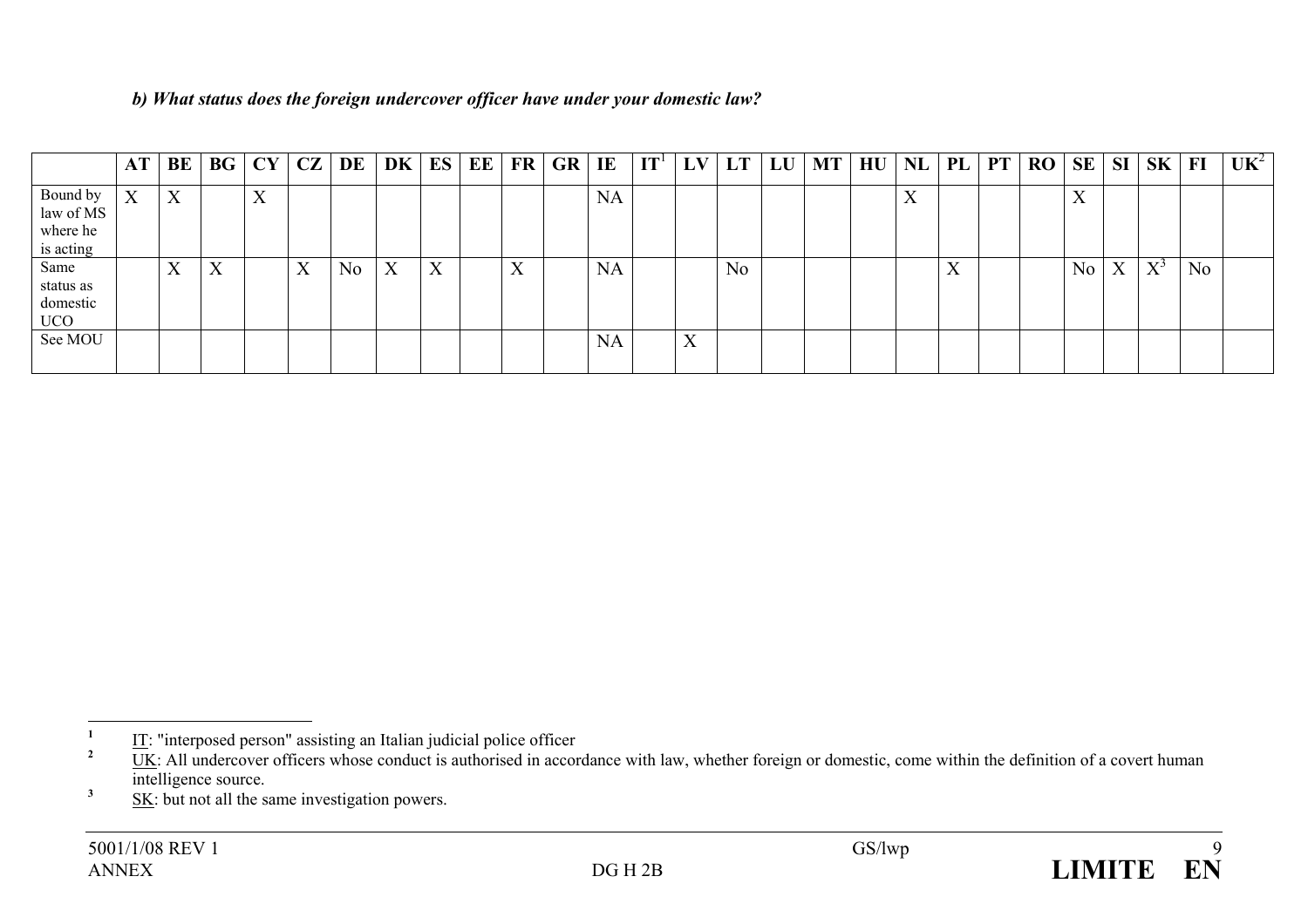# *II. 3. Which information is requested with regard to the person of the undercover officer by the requesting state? Do you demand the undercover*

|                                                        | AT | BE                        | $\bf{B}$ <b>G</b> | <b>CY</b>                 | CZ                | DE                  | DK             | <b>ES</b>         | EE                        | <b>FR</b> | <b>GR</b> | IE        | IT | LV          | LT                        | LU | <b>MT</b> | HU | NL | PL | <b>PT</b> | <b>RO</b> | <b>SE</b>             | <b>SI</b> | <b>SK</b>                   | FI                | UK                        |
|--------------------------------------------------------|----|---------------------------|-------------------|---------------------------|-------------------|---------------------|----------------|-------------------|---------------------------|-----------|-----------|-----------|----|-------------|---------------------------|----|-----------|----|----|----|-----------|-----------|-----------------------|-----------|-----------------------------|-------------------|---------------------------|
| experience<br>background                               |    |                           |                   |                           |                   |                     |                |                   |                           |           |           | NA        |    | $\mathbf X$ | X                         | X  |           |    |    |    |           |           | X                     |           |                             |                   |                           |
| status of the<br>officer                               |    | $\boldsymbol{\mathrm{X}}$ |                   |                           | $\mathbf{v}$<br>л |                     | X              | X                 |                           |           |           | <b>NA</b> | X  |             | $\boldsymbol{\mathrm{X}}$ | X  |           |    |    |    |           |           |                       |           |                             | $\mathbf{x}$<br>Λ | $\boldsymbol{\mathrm{X}}$ |
| number UCO                                             |    | X                         | X                 |                           |                   |                     |                |                   |                           |           |           | NA        |    |             |                           |    |           | X  |    |    |           |           |                       |           |                             |                   |                           |
| pseudo identity<br><b>UCO</b>                          |    |                           | X                 |                           |                   |                     |                | $\mathbf{v}$<br>A | $\mathbf{x}$<br>$\Lambda$ | X         |           | NA        |    |             |                           | X  |           |    |    |    | X         |           | (X)                   |           |                             |                   |                           |
| identity<br>true<br><b>UCO</b>                         |    |                           | X                 |                           |                   | N <sub>0</sub><br>3 | N <sub>0</sub> | X                 | (X)                       |           |           | NA        | X  |             |                           |    |           |    | X  | X  | X         | X         | (X)<br>$\overline{4}$ |           | X                           | $\mathbf{x}$<br>л | X                         |
| accessible<br>to police<br>(dedicated<br>unit/officer) |    |                           |                   |                           |                   |                     |                |                   |                           |           |           | <b>NA</b> | X  |             |                           |    |           |    | X  | X  | X         |           |                       |           |                             |                   | $\mathbf{v}$<br>$\Lambda$ |
| accessible<br>to<br>prosecutor                         |    |                           |                   | $\mathbf{v}$<br>$\Lambda$ |                   |                     |                | $\text{X}^5$      |                           |           |           | <b>NA</b> | X  |             |                           |    |           |    |    |    | X         | X         |                       |           | $\mathbf{v}$ 6<br>$\Lambda$ |                   |                           |

#### *officer's identity? If so, who has access to such information?*

 $\frac{AT}{2}$  **AT**: no information requested.

 $\frac{2}{3}$   $\frac{CY}{DE}$ : information stipulated in the agreement.

 $\frac{1}{2}$   $\frac{1}{2}$   $\frac{1}{2}$  identity requirements are assessed on a case-by-case basis.

- $\frac{5}{6}$  ES: accessible to the competent judicial authority.
- **6** SK: in case of court proceedings.

 $\frac{3}{4}$  <u>DE</u>: but exceptions possible.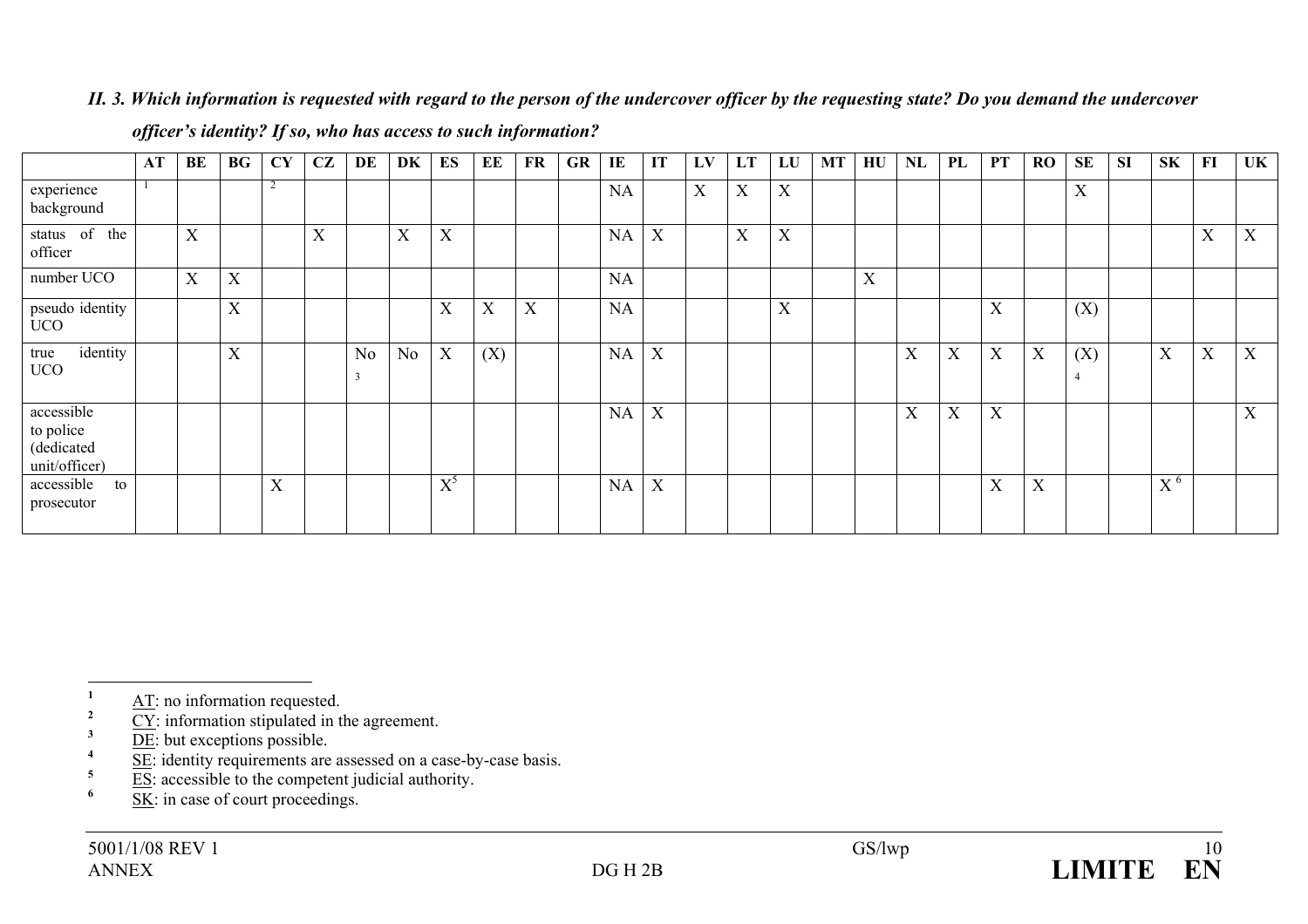# *II. 4. Do your authorities supervise the undercover officer?*

|                                    | <b>AT</b>        | <b>BE</b>                 | BG                        | CY                | CZ                          | DE | $DK$ $ES$         |                   | EE           | <b>FR</b>                 | <b>GR</b> | IE        | IT | LV                        |                          | $LT$ $LU$                 | <b>MT</b> | HU                | NL                        | PL | <b>PT</b> | RO | <b>SE</b> | SI                | S <sub>K</sub>   | $\bf{FI}$ | <b>UK</b>                  |
|------------------------------------|------------------|---------------------------|---------------------------|-------------------|-----------------------------|----|-------------------|-------------------|--------------|---------------------------|-----------|-----------|----|---------------------------|--------------------------|---------------------------|-----------|-------------------|---------------------------|----|-----------|----|-----------|-------------------|------------------|-----------|----------------------------|
| Interior<br>Ministry               | $\boldsymbol{X}$ |                           | $\mathbf{v}$<br>$\Lambda$ |                   |                             |    |                   |                   |              |                           |           | <b>NA</b> |    |                           |                          |                           |           |                   |                           |    |           |    |           |                   |                  |           |                            |
| Police<br>(specialised<br>Officer) |                  | $\mathbf{X}$<br>$\Lambda$ |                           | $\mathbf{v}$<br>A |                             | X  | $\mathbf{v}$<br>Λ | $\mathbf{v}$<br>△ |              | $\tau t$<br>л             |           | <b>NA</b> | X  | $\mathbf{v}$<br>$\Lambda$ |                          | $\mathbf{v}$<br>$\Lambda$ |           | $\mathbf{v}$<br>л | $\mathbf{v}$<br>$\Lambda$ | X  | X         |    | X         | $\mathbf{v}$<br>A |                  | X         |                            |
| Magistrate                         |                  | $\mathbf{v}$<br>$\Lambda$ | $\mathbf{x}$<br>$\Lambda$ |                   | $\mathbf{V}^2$<br>$\Lambda$ |    |                   | $\mathbf{x}$<br>△ |              | $\mathbf{x}$<br>$\Lambda$ |           | <b>NA</b> |    |                           |                          | $\mathbf{v}$<br>$\Lambda$ |           |                   | $\mathbf{v}$<br>$\Lambda$ |    | X         |    |           |                   |                  |           |                            |
| Not<br>specified                   |                  |                           |                           |                   |                             |    |                   |                   | $\mathbf{v}$ |                           |           | <b>NA</b> |    |                           | $\mathbf v$<br>$\Lambda$ |                           |           |                   |                           |    |           | X  |           |                   | $\mathbf v$<br>л |           | $\mathbf{v}$<br>л<br>(Yes) |
|                                    |                  |                           |                           |                   |                             |    |                   |                   |              |                           |           |           |    |                           |                          |                           |           |                   |                           |    |           |    |           |                   |                  |           |                            |

 $\frac{FR}{2}$  **FR:** in case of customs UCO.

 $2^2$  CZ: prosecuting attorney. During the actual deployment in the territory of the Czech Republic, the undercover officer's activity is subject to the direction of a designated official of the Police of the Czech Republic.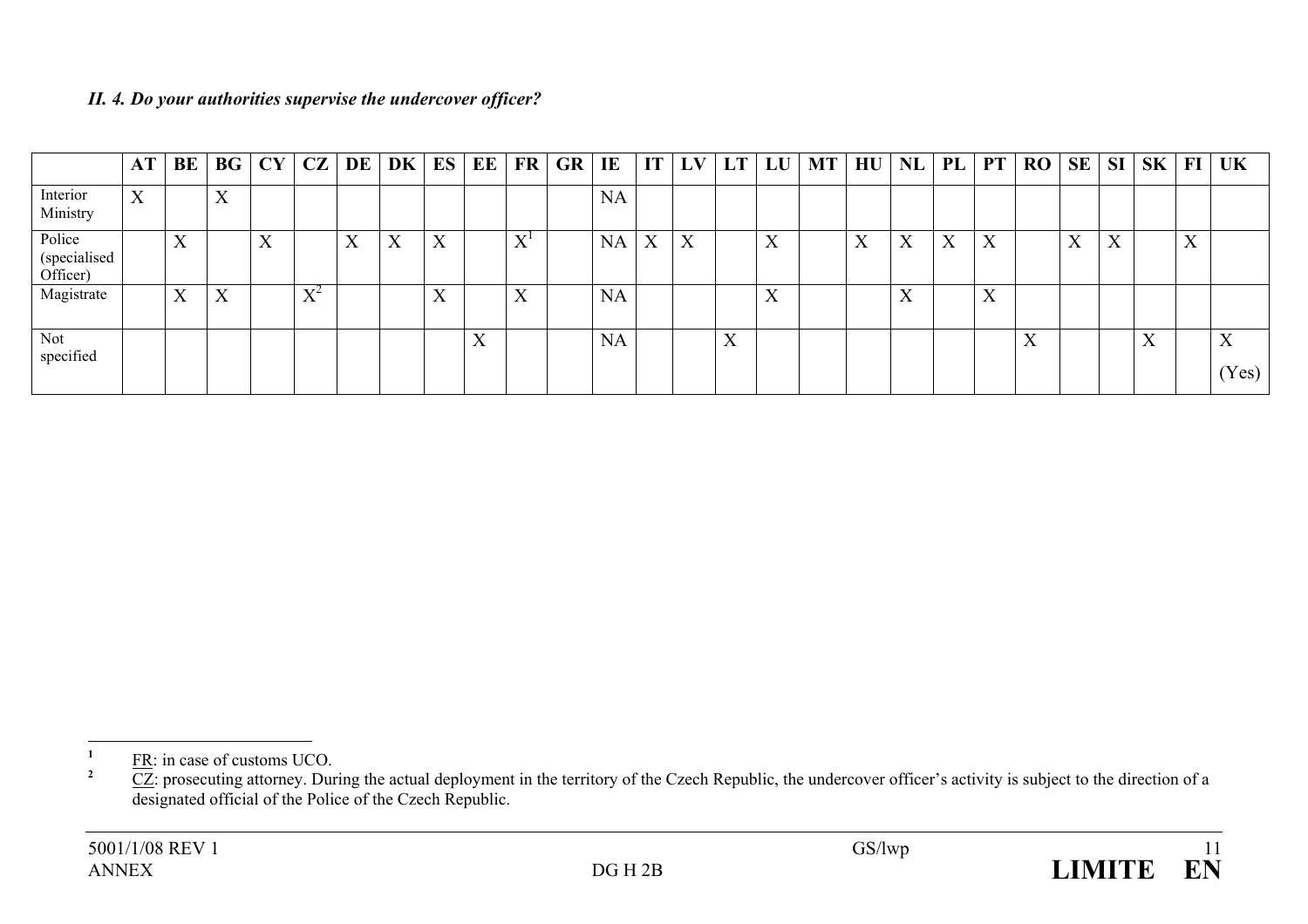|                                          | AT                | BE                 | <b>BG</b>                               | CY               | CZ                                       | DE                        | DK       | ES | EE             | FR                        | GR | IE        | IT | LV        | LT                          | LU                        | MT | HU                | NL                             | PL | <b>PT</b>         | <b>RO</b> | <b>SE</b>                              | <b>SI</b>         | <b>SK</b>                 | FI                        | <b>UK</b>                 |
|------------------------------------------|-------------------|--------------------|-----------------------------------------|------------------|------------------------------------------|---------------------------|----------|----|----------------|---------------------------|----|-----------|----|-----------|-----------------------------|---------------------------|----|-------------------|--------------------------------|----|-------------------|-----------|----------------------------------------|-------------------|---------------------------|---------------------------|---------------------------|
| Restricted<br>to<br>specific<br>measures |                   | $\mathbf{v}$<br>A  |                                         | X                |                                          |                           |          |    | N <sub>o</sub> | $\mathbf{V}^{\perp}$<br>A |    | <b>NA</b> |    |           | $\mathbf{V}^2$<br>$\Lambda$ | $\mathbf{v}$<br>$\Lambda$ |    | $\mathbf{v}$<br>△ | $\nabla^{\jmath}$<br>$\Lambda$ |    | $\mathbf{v}$<br>л | X         | $\mathbf{x}$ $\mathbf{z}$<br>$\Lambda$ |                   |                           | $\mathbf{v}$<br>$\Lambda$ | $\nabla^2$<br>л           |
| Limited<br>In time                       | 1m<br>$\mathbf R$ | 3m<br>$\mathbb{R}$ | 2m<br>$1R^6$                            | X<br>$\mathbf R$ | $\boldsymbol{\mathrm{X}}$<br>$\mathbf R$ | X                         | X4w<br>A | X  | N <sub>o</sub> | 4m<br>$\mathbb{R}$        |    | <b>NA</b> |    | $\Lambda$ | X                           | 4m<br>$\mathbf R$         |    | $\mathbf{v}$<br>л | X                              | X  | X                 | X         | X                                      | 2m<br>$\mathbf R$ | 6m<br>$\mathbf R$         |                           | $\mathbf{v}$<br>$\Lambda$ |
| Stoppable<br>At any<br>time              |                   | $X^8$              | $\mathbf{v}^{\mathcal{Y}}$<br>$\Lambda$ |                  | $\mathbf{v}^{10}$<br>л                   | $\mathbf{v}$<br>$\Lambda$ |          |    | N <sub>o</sub> |                           |    | NA        | X  | X         |                             |                           |    |                   | X                              | X  | $\mathbf v$<br>A  |           | $\mathbf{v}$<br>∡                      |                   | $\mathbf{v}$<br>$\Lambda$ |                           | $\mathbf{v}$              |

*II. 5. Is the authorization restricted to specific measures, restricted in time and/or granted on the condition that the deployment can be stopped at any time? (R= renewable)* 

- **<sup>3</sup>** NL: offences which the UCO is 'authorised' to commit.
- $\frac{4}{5}$   $\frac{\overline{\text{SE}}}{\text{I.V.}}$  depends from case to case.

- $\frac{6}{7}$  BG: The time period can be renewed twice but the whole period of deployment of UCO can not be more than 6 months.
- **<sup>7</sup>** CZ: there is an obligation of the High Court to specify in its decision the time period during which the undercover officer will be used. However, the law does not determine any maximum period of deployment. Special differing conditions arise from the bilateral agreements with some MS.
- $\frac{8}{2}$  BE: in case conditions are not respected.
- $\frac{9}{10}$  BG: aims achieved or no (further) results achievable. Danger of disclosure of the UCO identity.
- **10** CZ: only if the reasons for the deployment have ceased to exist.

**<sup>1</sup>** FR: offences, identity of UCO and time period of maximum 4 m have to be specified in the habilitation.

LT: judge must indicate in his ruling: UCO, the persons against whom will be acted, criminal offences concerned, actions to be carried out, results sought and time period.

<sup>&</sup>lt;sup>5</sup> UK: depending upon the specific circumstances of the deployment, the authorisation can be given in general or in very specific terms.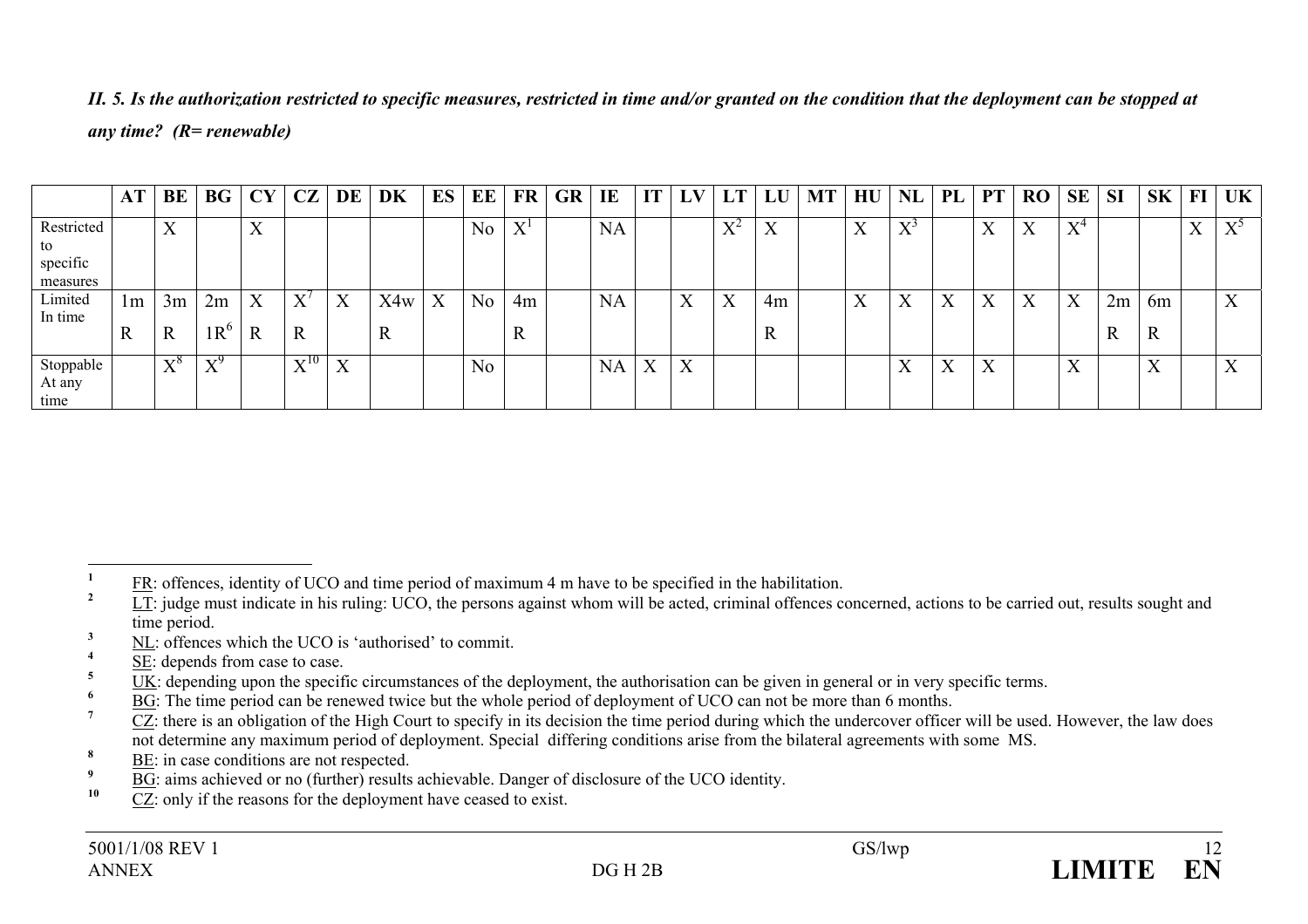|                                                            | AT | BE | BG | CY | CZ | DE                        | DK | E S <sup>T</sup> | EE               | FR | GR | IE        | $\mathbf{I} \mathbf{T}$ | LV | LT | LU | <b>MT</b> | HU | <b>NL</b> | PL | <b>PT</b> | RO | SE | SI                | SK |   | $FI$ UK          |
|------------------------------------------------------------|----|----|----|----|----|---------------------------|----|------------------|------------------|----|----|-----------|-------------------------|----|----|----|-----------|----|-----------|----|-----------|----|----|-------------------|----|---|------------------|
| No                                                         |    | X  | X  | X  | X  |                           | X  | $\boldsymbol{X}$ | $\boldsymbol{X}$ | X  |    | NA        |                         | X  | X  |    |           | X  |           | X  |           |    |    | $X_{\mathcal{I}}$ | X  |   | $\boldsymbol{X}$ |
| Only, if $\mid X \mid$<br>secrecy<br>has<br>been<br>lifted |    |    |    |    |    | $\mathbf{v}$<br>$\Lambda$ |    |                  |                  |    |    | <b>NA</b> |                         |    |    |    |           |    |           |    |           |    | X  |                   |    |   |                  |
| In<br>theory,<br>but in<br>practice<br>not                 |    |    |    |    |    |                           |    |                  |                  |    |    | <b>NA</b> |                         |    |    | X  |           |    | X         |    | X         | X  |    |                   |    |   |                  |
| Yes                                                        |    |    |    |    |    |                           |    |                  |                  |    |    | <b>NA</b> |                         |    |    |    |           |    |           |    |           |    |    |                   |    | X |                  |

*II. 6. Can a person affected by the deployment of a foreign undercover officer request information from your authorities about the identity of the undercover officer (e.g. after an incident)?* 

<sup>&</sup>lt;sup>1</sup> UK: the competent Court, generally, agrees not to give the names of the police officers to third damaged parties.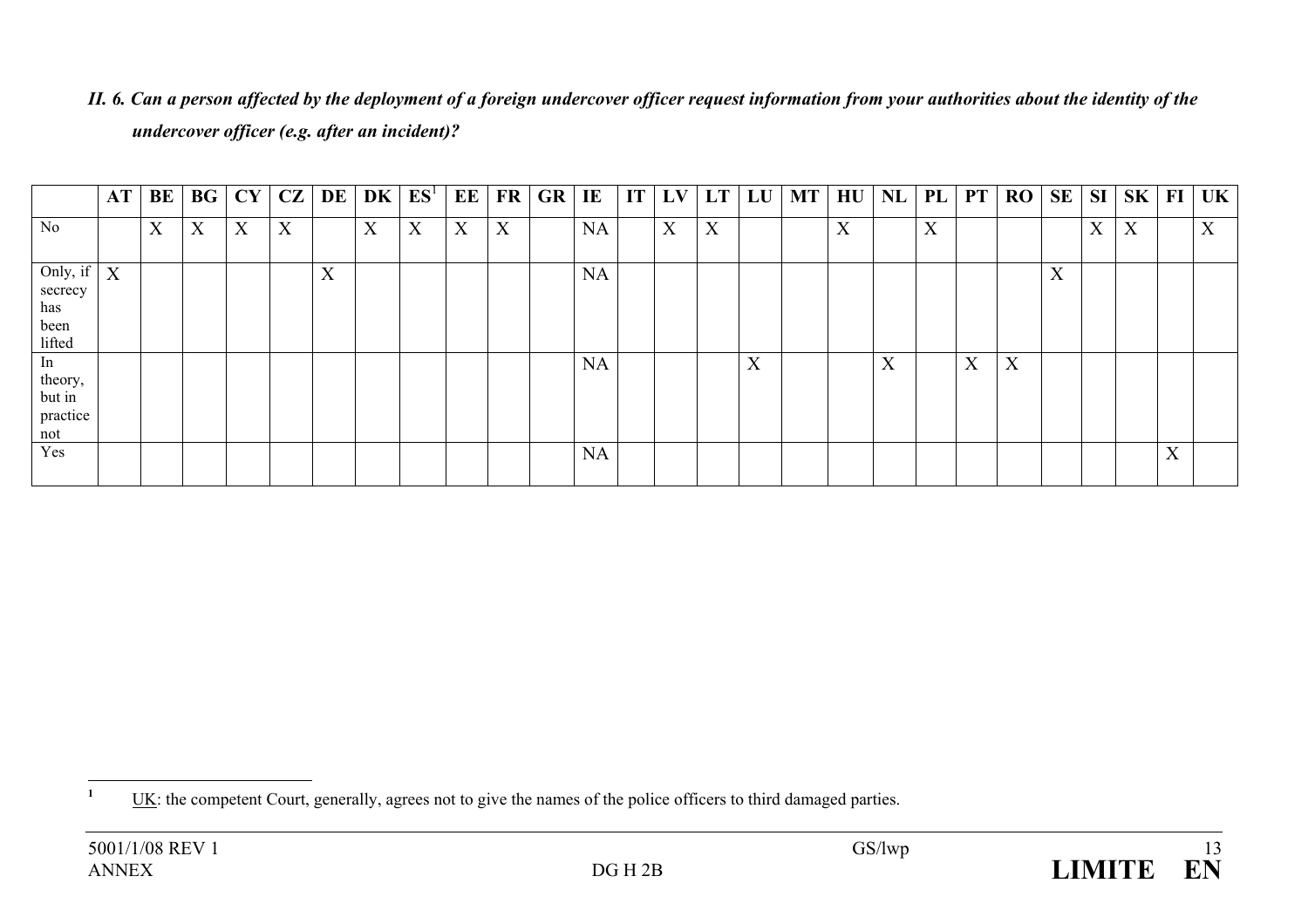*II. 7. a) Does the foreign undercover officer have the same rights as an undercover officer in a domestic investigation procedure in your Member State?* 

|                |                           |              |  |     |                           |  |              | AT   BE   BG   CY   CZ   DE   DK   ES   EE   FR   GR   IE   IT   LV   LT   LU |           |              |              | MT   HU   NL   PL   PT   RO   SE   SI   SK   FI   UK |  |  |           |  |  |  |
|----------------|---------------------------|--------------|--|-----|---------------------------|--|--------------|-------------------------------------------------------------------------------|-----------|--------------|--------------|------------------------------------------------------|--|--|-----------|--|--|--|
| Yes            | $\mathbf{v}$<br>$\Lambda$ | $\mathbf{v}$ |  |     |                           |  | $\mathbf{v}$ |                                                                               | <b>NA</b> |              |              |                                                      |  |  | <b>NA</b> |  |  |  |
| N <sub>0</sub> |                           |              |  | TT. | $\mathbf{v}$<br>$\Lambda$ |  |              |                                                                               | NA        | $\mathbf{v}$ | $\mathbf{v}$ |                                                      |  |  |           |  |  |  |

*b) Is a foreign undercover officer allowed to carry technical means and arms on him/her?* 

|                            | AT                        | BE  |                           |   | BG   CY   CZ' | DE  | DK | ES               |   |                           | $E$ $ FR GR IE$ |           |              | $IT$ LV           |                           |                   | $LT$ $LU$ $MT$ $HU$ | NL                             | $\mathsf{P}\mathbf{L}_\perp$ | PT                | RO                | $\vert$ SE $\vert$ SI $\vert$ |           | SK                        | FI                          | UK |
|----------------------------|---------------------------|-----|---------------------------|---|---------------|-----|----|------------------|---|---------------------------|-----------------|-----------|--------------|-------------------|---------------------------|-------------------|---------------------|--------------------------------|------------------------------|-------------------|-------------------|-------------------------------|-----------|---------------------------|-----------------------------|----|
| Yes                        | $\mathbf{v}$<br>$\Lambda$ | X74 | $\mathbf{v}$<br>$\Lambda$ | X | X             |     |    |                  |   | $\mathbf{v}$<br>$\Lambda$ |                 | <b>NA</b> |              |                   | $\mathbf{X} \mathcal{F}$  | $\mathbf{v}$<br>A |                     | $\mathbf{x}$ $\mathbf{z}$<br>∡ |                              | $\mathbf{v}$<br>∡ |                   |                               | <b>TT</b> | $\mathbf{v}$<br>$\Lambda$ | $\mathbf{x}$ z $\mathbf{0}$ |    |
| N <sub>o</sub>             |                           |     |                           |   |               |     |    |                  |   |                           |                 | NA.       | $\mathbf{v}$ |                   |                           |                   |                     |                                |                              |                   |                   |                               |           |                           |                             |    |
| Only<br>technical<br>means |                           |     |                           |   |               | (X) | X  | $\mathbf v$<br>л | X |                           |                 | <b>NA</b> |              | $\mathbf{v}$<br>A | $\mathbf{v}$<br>$\Lambda$ |                   |                     |                                | $\mathbf{v}$                 |                   | $\mathbf{V}$<br>л | ∡⊾                            |           |                           |                             |    |

**<sup>1</sup>** CZ: however, e.g. sham transfer is subject to an additional authorisation. The weapon may be used only for necessary defence.

- $\frac{5}{\text{PT}}$ : subject to special authorisation.
- $\frac{6}{7}$  FI: subject to special authorisation.
- $\frac{7}{8}$  <u>DE</u>: depends upon bilateral MOU.
- **<sup>8</sup>** RO: only technical means, but subject to special authorisation.

**<sup>&</sup>lt;u>BE</u>**: Foreign undercover officer may only carry technical means for the purpose of conducting security listenings (on the contrary, a formal request for mutual legal assistance will have to be done before conducting a phone taping).

 $\frac{3}{4}$   $\frac{LT}{NH}$ : subject to special authorisation.

 $\frac{4}{5}$  NL: subject to special authorisation.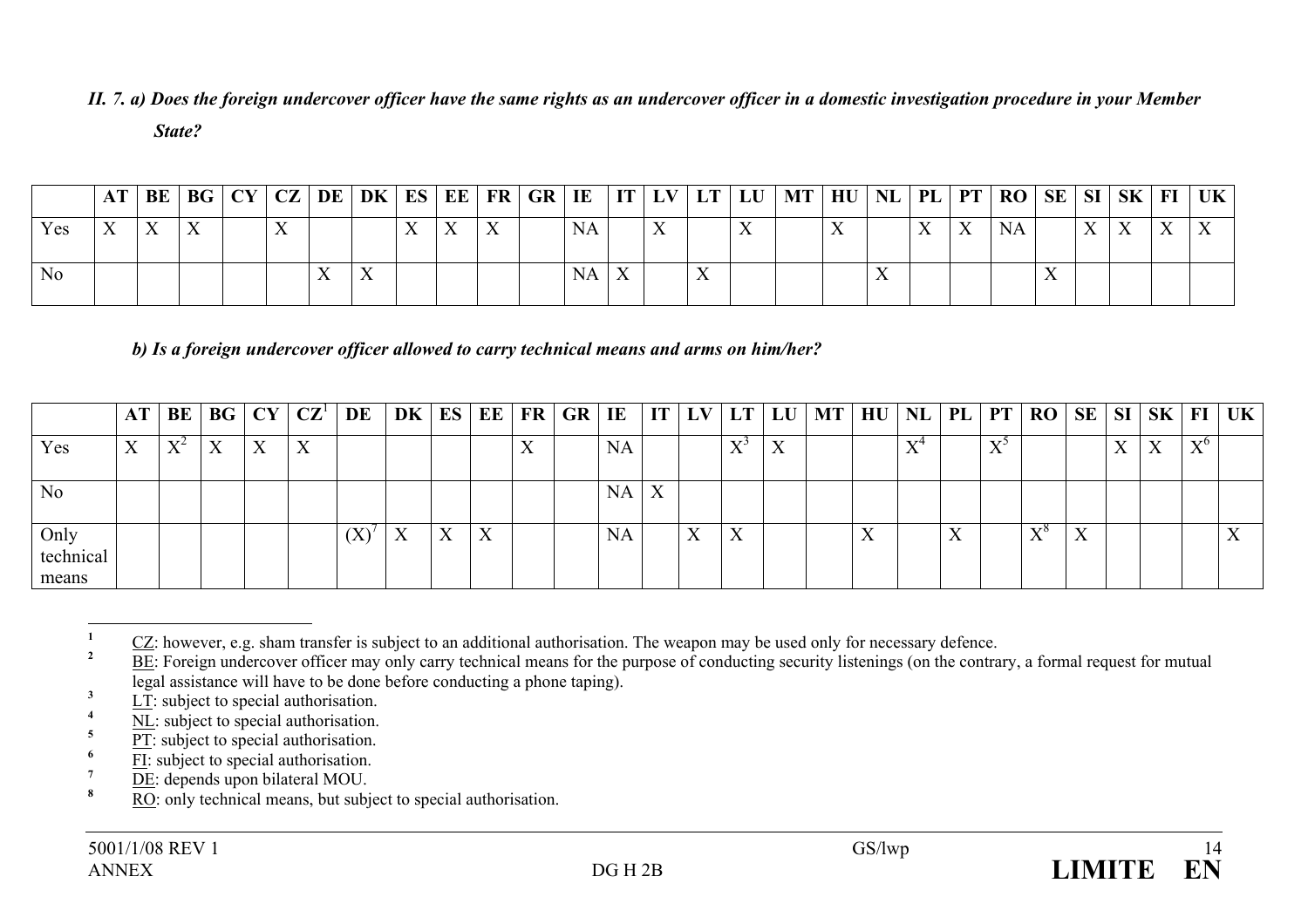# *c) May he/she enter third-party flats/houses?*

|                            | AT           | BE               | BG CY CZ |                         |       | DE                        | DK           |       |   |   | $\mid$ ES $\mid$ EE $\mid$ FR $\mid$ GR $\mid$ IE $\mid$ |           | IT <sub>1</sub> | LV       | LT                | LU        | <b>MT</b> | HU | NL        |   |           | PL PT RO  | <b>SE</b> | SI                | $\mathbf{S}$ <b>K</b>     |              | $FI$ UK |
|----------------------------|--------------|------------------|----------|-------------------------|-------|---------------------------|--------------|-------|---|---|----------------------------------------------------------|-----------|-----------------|----------|-------------------|-----------|-----------|----|-----------|---|-----------|-----------|-----------|-------------------|---------------------------|--------------|---------|
| Yes                        |              |                  |          | $\overline{\mathbf{x}}$ | $X^2$ |                           | $\mathbf{V}$ | $X^4$ | X | X |                                                          | NA        | $X^{\circ}$     |          | $\mathbf{v}$<br>Λ | $\Lambda$ |           | л  | $\Lambda$ | X |           |           |           |                   |                           |              | マア      |
| N <sub>0</sub>             |              |                  |          |                         |       |                           |              |       |   |   |                                                          | <b>NA</b> |                 |          |                   |           |           |    |           |   |           | $\Lambda$ |           |                   |                           |              |         |
| With<br>owner's<br>consent | $\mathbf{v}$ | $\boldsymbol{X}$ | X        | $\Lambda$               |       | $\mathbf{v}$<br>$\Lambda$ |              |       |   |   |                                                          | <b>NA</b> |                 | ▼▼<br>∡⊾ |                   |           |           |    |           |   | $\Lambda$ |           |           | $\mathbf{v}$<br>л | $\mathbf{v}$<br>$\Lambda$ | $\mathbf{v}$ |         |

*d) May he/she incite others to commit criminal offences?* 

|                | AT | BE |                |   |           |   |   |           |   |   |                  |    | BG   CY   CZ   DE   DK   ES   EE   FR   GR   IE   IT   LV   LT   LU   MT   HU   NL   PL   PT |                   |  |   | RO SE SI SK  |   |              |   |                  | $\mid$ FI $\mid$ UK $\mid$ |
|----------------|----|----|----------------|---|-----------|---|---|-----------|---|---|------------------|----|----------------------------------------------------------------------------------------------|-------------------|--|---|--------------|---|--------------|---|------------------|----------------------------|
| Yes            |    |    |                |   |           |   |   | NA        |   |   |                  | ∡⊾ |                                                                                              |                   |  |   |              |   |              |   |                  |                            |
| N <sub>0</sub> |    | X  | Y<br>$\Lambda$ | A | $\Lambda$ | X | X | <b>NA</b> | X | Χ | $\mathbf v$<br>л |    |                                                                                              | $\mathbf{x}$<br>△ |  | X | $\mathbf{v}$ | X | $\mathbf{v}$ | X | $\boldsymbol{X}$ |                            |
| Jnclear        |    |    |                |   |           |   |   | <b>NA</b> |   |   |                  |    |                                                                                              |                   |  |   |              |   |              |   |                  |                            |

 $\frac{1}{2}$  CY: only with special license.

**<sup>2</sup>** CZ: should the activity of the undercover officer violate the constitutional principle of inviolability of domicile, a special judicial authorisation would have to be obtained. The approval for deploying an undercover officer does not by itself involve such an authorisation.

**3** DK: in accordance with Danish law and in the company of Danish police officers.

 $\frac{4}{5}$  ES: under the leadership of the Spanish acting police officer.

 $\frac{1}{11}$ : if accompanied by Italian officer and under the terms of the Italian law (ie where necessary after judicial warrant).

 $\frac{6}{7}$  UK: if the entry is within the scope of an authorised conduct.

SK: except in some corruption cases, under specific circumstances.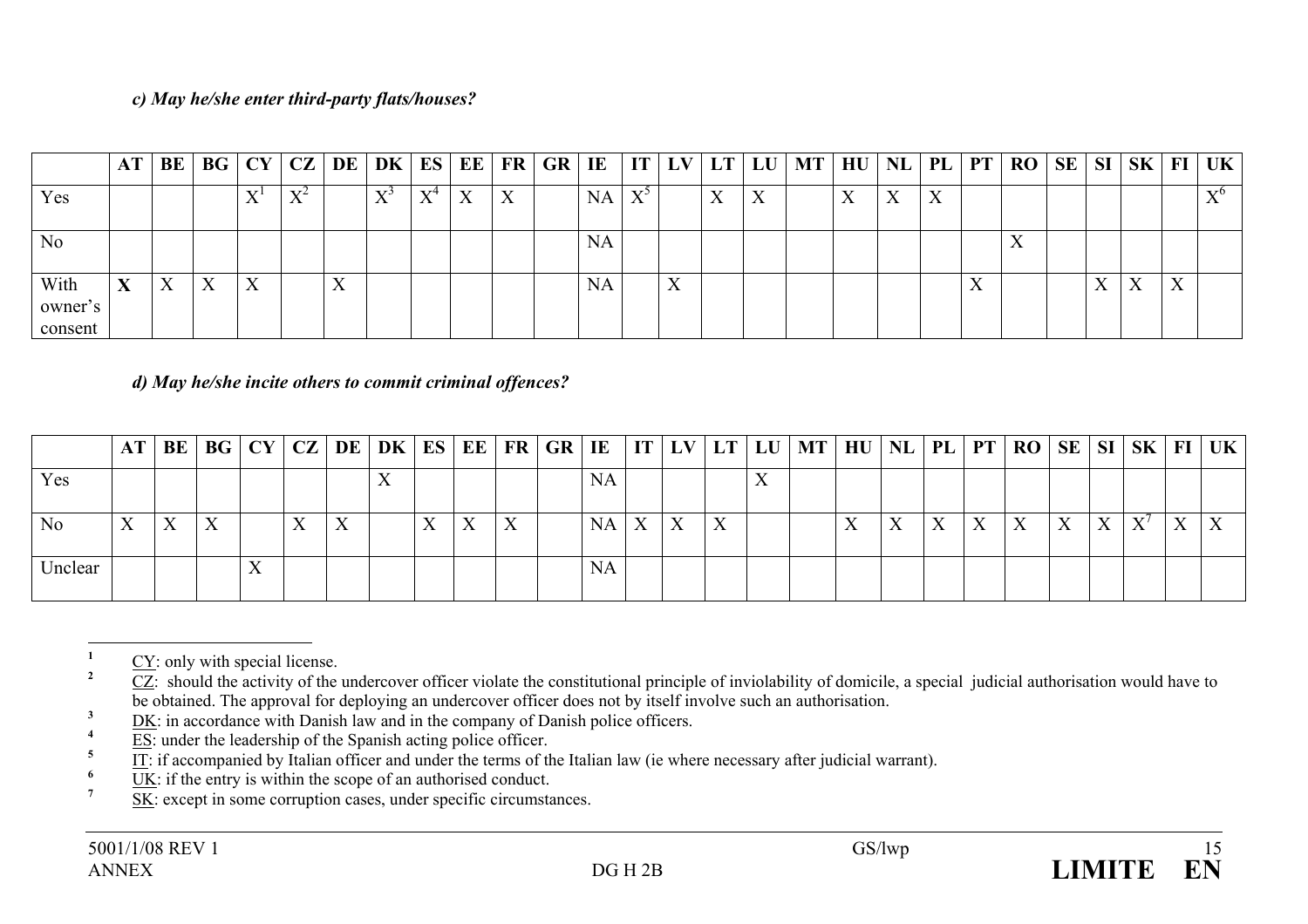# *II. 8. Can the state deploying the undercover officer use the information in subsequent proceedings in accordance with its own principles, or to a limited extent only (e.g. in accordance with certain conditions)?*

SI: No UK: Yes, without exact specification of conditions.

|                                      | AT                        | BE                        | BG                        | <b>CY</b>                 | CZ                        | DE | DK | ES | EE | FR    | <b>GR</b> | IE        | IT    | LV                | LT        | LU | <b>MT</b> | HU                                | <b>NL</b>                 | PL                        | PT             | <b>RO</b> | <b>SE</b>               | <b>SI</b> | <b>SK</b>         | FI | UK |
|--------------------------------------|---------------------------|---------------------------|---------------------------|---------------------------|---------------------------|----|----|----|----|-------|-----------|-----------|-------|-------------------|-----------|----|-----------|-----------------------------------|---------------------------|---------------------------|----------------|-----------|-------------------------|-----------|-------------------|----|----|
| Under<br>national law                | $\mathbf{v}$<br>$\Lambda$ | $\mathbf{v}$<br>$\Lambda$ |                           |                           | $\mathbf{v}$<br>$\Lambda$ | X  | X  | X  |    |       |           | <b>NA</b> | $X^2$ |                   |           |    |           | $\mathbf{X}^{\star}$<br>$\Lambda$ |                           | $\mathbf{v}$<br>$\Lambda$ |                | X         | (X)                     |           |                   |    |    |
| Only, after<br><b>MLA</b><br>request |                           |                           | $\mathbf{x}$<br>$\Lambda$ |                           |                           |    |    |    |    |       |           | <b>NA</b> |       |                   |           |    |           |                                   |                           |                           |                |           |                         |           |                   |    |    |
| For agreed<br>purposes               |                           |                           |                           | $\mathbf{v}$<br>$\Lambda$ |                           |    |    |    | X  | $X^4$ |           | <b>NA</b> |       | $\mathbf{v}$<br>Λ | $\Lambda$ |    |           |                                   | $\mathbf{v}$<br>$\Lambda$ |                           |                |           | $\nabla^2$<br>$\Lambda$ |           | $\mathbf{x}$<br>л | X  |    |
| Under int'l<br>agreements            |                           |                           |                           |                           |                           |    |    |    |    |       |           | <b>NA</b> |       |                   |           |    |           |                                   |                           |                           | <b>TT</b><br>Λ |           |                         |           |                   |    |    |

 $\frac{1}{2}$  BE: except for security intercepts.

 $\frac{2}{3}$  IT: with regard to information obtained by an Italian undercover officer

 $\frac{3}{4}$   $\frac{1}{2}$  HU: but UCO will always have to enjoy special witness status.

<sup>&</sup>lt;sup>4</sup> FR: discretion of magistrate to communicate, under conditions to be determined by him/her, information to the other Member State.

 $\frac{5}{10}$  SE: if imposed in the case at hand.

**<sup>&</sup>lt;u>SK</u>**: only if the offence is punishable by at least 5 years imprisonment, or is on an offence of corruption, abuse of authority by a public official or money laundering.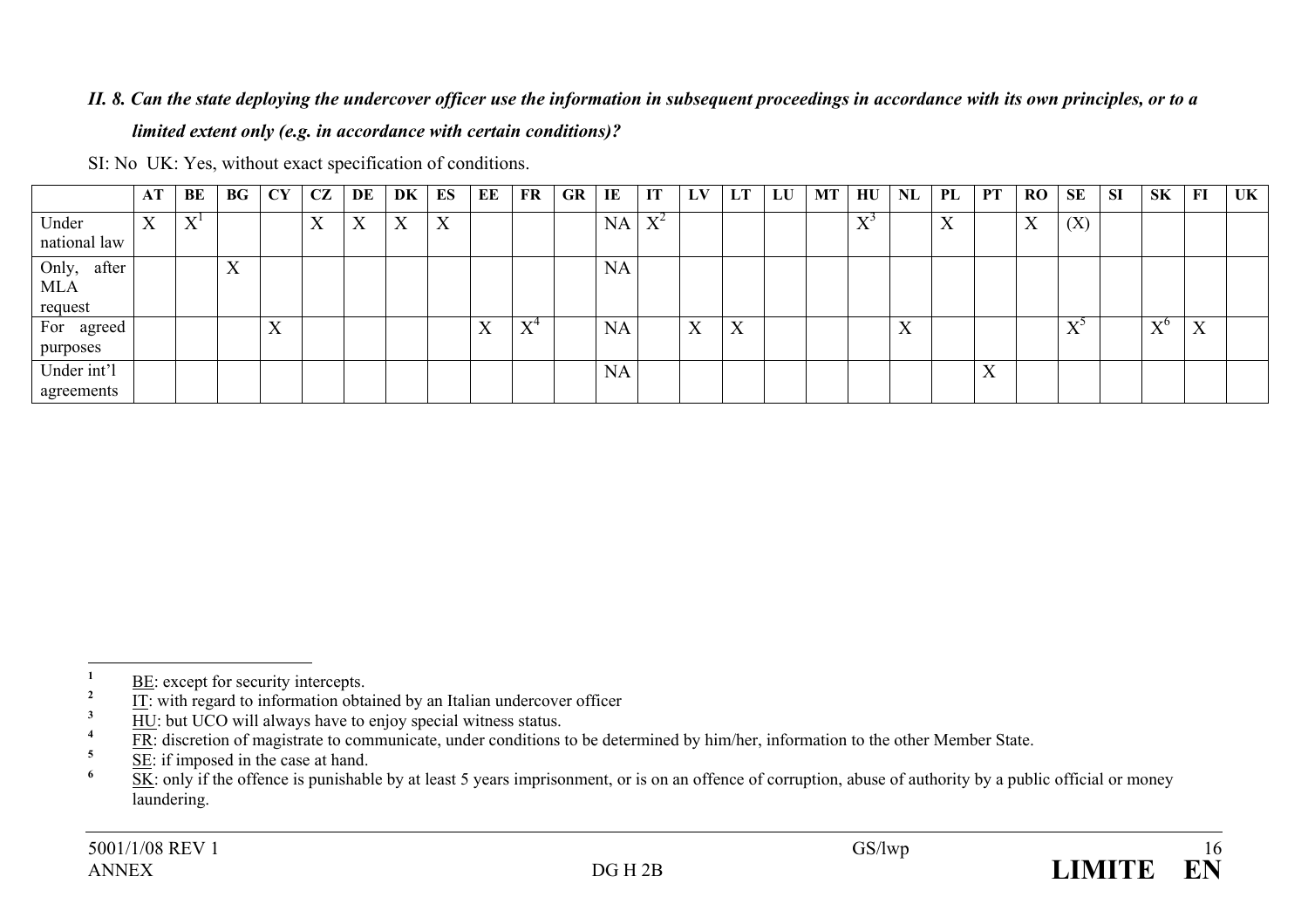|                                                                       | AT | BE |   | $BG$ $CY$                 | CZ    | DE    | DK | ES    | EE | $\mathbf{FR}$ | <b>GR</b> | $\bf{I}$ <b>E</b> | IT <sub>1</sub> | LV | LT | LU | <b>MT</b> | HU | NL | <b>PL</b> | <b>PT</b> | RO | <b>SE</b> | <b>SI</b> | SK               | $\bf{FI}$ | UK |
|-----------------------------------------------------------------------|----|----|---|---------------------------|-------|-------|----|-------|----|---------------|-----------|-------------------|-----------------|----|----|----|-----------|----|----|-----------|-----------|----|-----------|-----------|------------------|-----------|----|
| Schengen<br>provisions                                                | X  |    |   |                           |       |       |    |       |    |               |           | NA                |                 |    |    |    |           |    |    |           |           |    |           |           |                  |           |    |
| Articles 14-<br>16 2000<br>MLA<br>Convention                          | X  | X  |   |                           |       |       |    |       |    |               |           | NA                |                 |    |    |    |           |    |    |           |           |    |           |           | $\boldsymbol{X}$ |           |    |
| Articles 21-<br>$22$ of $2nd$<br>Protocol to<br>CoE MLA<br>Convention |    |    | X |                           |       |       |    |       |    |               |           | <b>NA</b>         |                 |    |    |    |           |    |    |           |           |    |           |           |                  |           |    |
| National<br>law                                                       |    | X  | X | $\boldsymbol{\mathrm{X}}$ | $X^1$ | $X^2$ | X  |       | X  |               |           | NA                | X               | X  | X  | X  |           | X  | X  | X         | X         |    |           |           |                  | X         | X  |
| Not                                                                   |    |    |   |                           |       |       |    | $X^3$ |    |               |           | NA                |                 |    |    |    |           |    |    |           |           | X  |           | X         |                  |           |    |

# *II. 9. Under what conditions can foreign undercover officers be held responsible under criminal or civil law for activities related to their*

*deployment?* 

<sup>&</sup>lt;sup>1</sup> CZ: foreign undercover officers may be held responsible under criminal or civil law for activities related to their deployment under the same conditions as a domestic undercover officer, unless otherwise provided by an international treaty.

<sup>&</sup>lt;sup>2</sup> DE: foreign UCOs are treated as private persons, but their identity will be disclosed only in exceptional cases for criminal prosecutions. Regarding civil liability, this is assumed by the German Federal Republic.

<sup>&</sup>lt;sup>3</sup> ES: not responsible if they act legally, in the same conditions than the Spanish UA.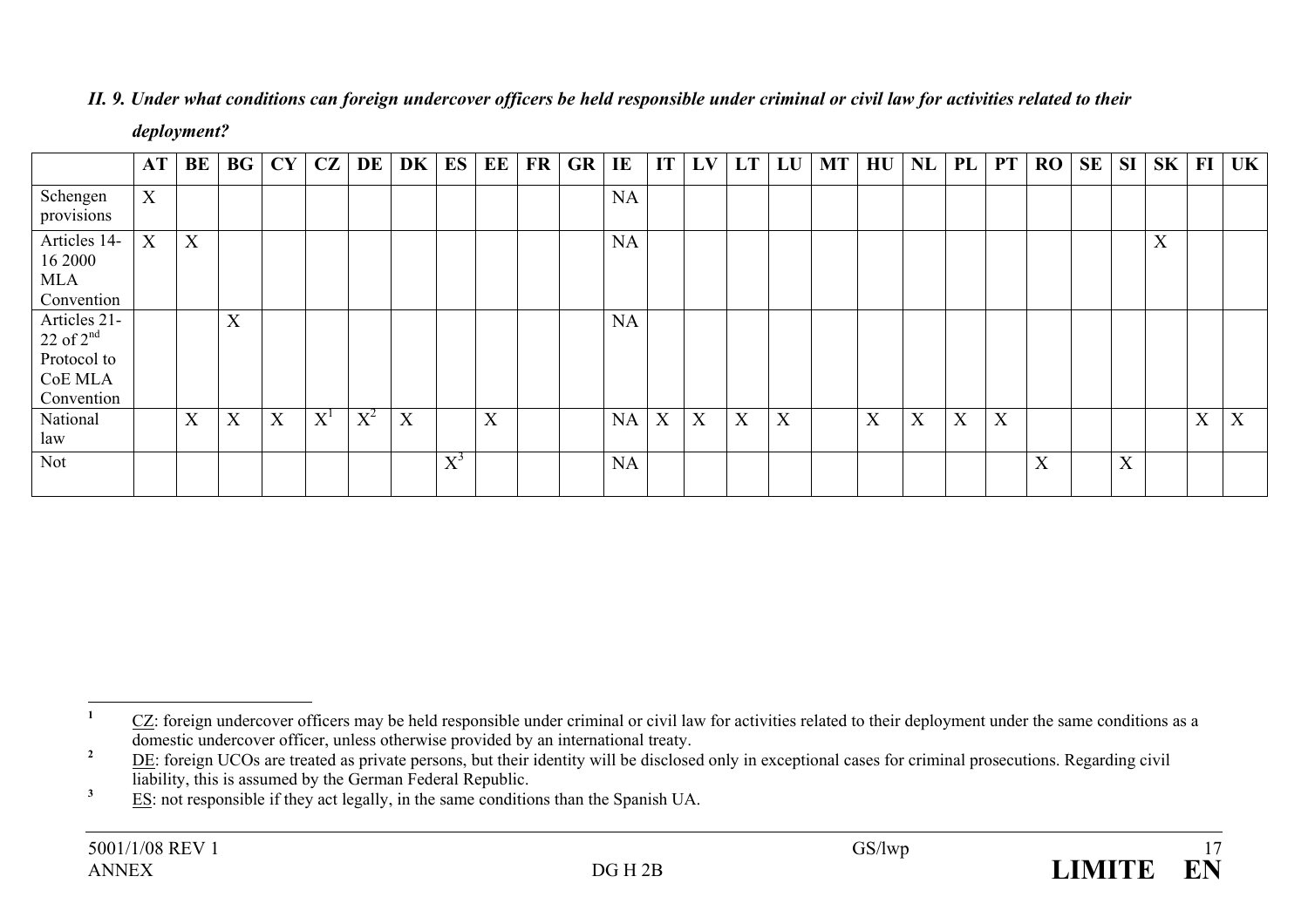# *II. 10. On what legal basis is the deployment foreign undercover officers authorised?*

See ADD 1 (to be issued)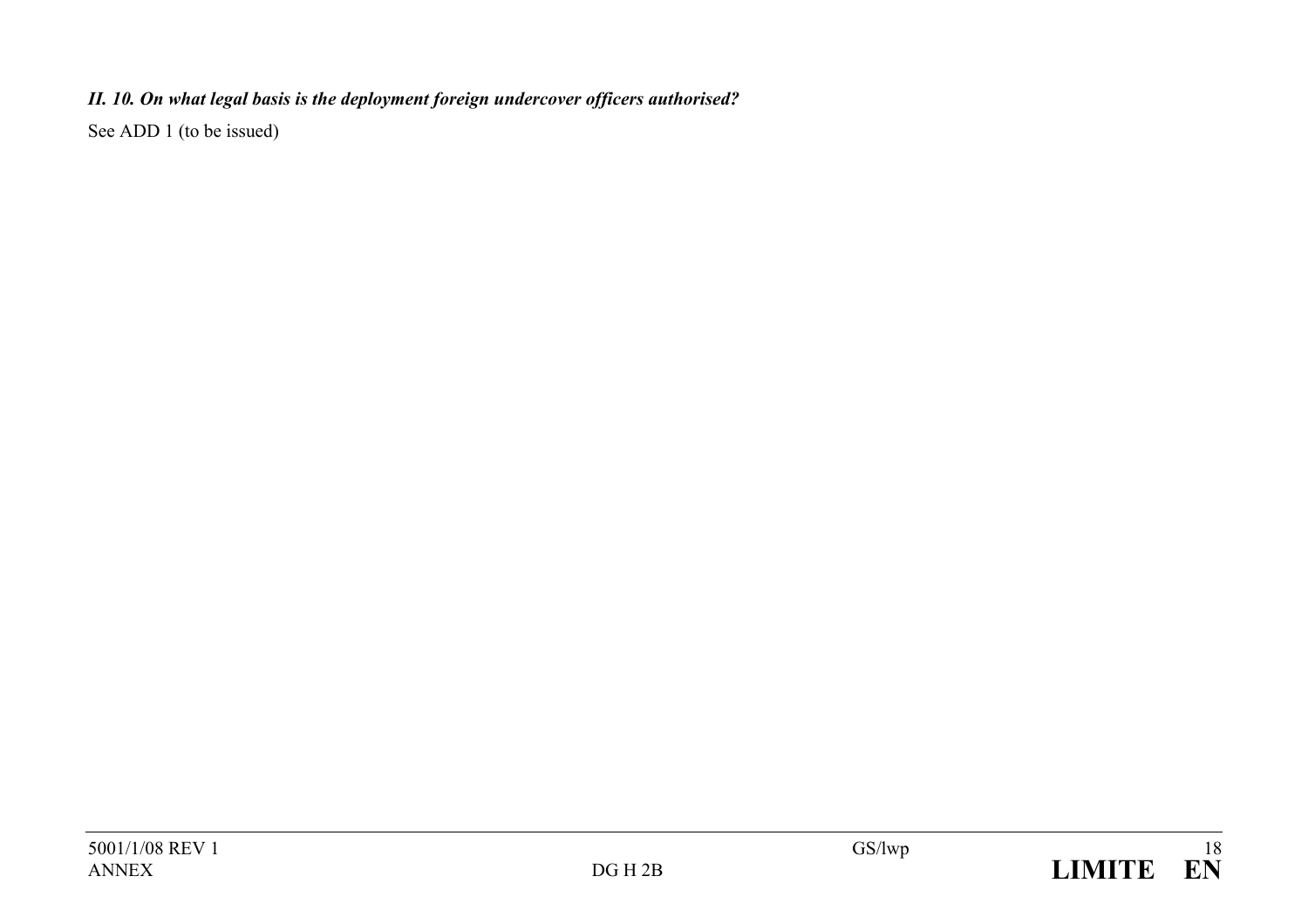#### **III. Assessment of the importance of undercover officers**

- *III. 1. What importance does your Member State attach to the deployment of undercover officers for investigating serious criminal offences, in particular of organised crime and terrorism? (Please indicate on a scale from 0 to 10, with 0 for "no importance" and 10 for "indispensable")*
- *III. 2. What importance does your Member State attach to the cross-border deployment of undercover officers for investigating particularly crossborder serious criminal offences? (Please indicate on a scale from 0 to 10, with 0 for "no importance" and 10 for "indispensable")*

|                 | AT | BE     |    | BG   CY   CZ |    | DE | DK | ES | EE | <b>FR</b> | GR | IE       | IT' | $\mathbf{L}\mathbf{V}$ | <b>LT</b> | LU | MT | HU | <b>NL</b> | PL | <b>PT</b> | <b>RO</b> | $SE^2$ | UK  |
|-----------------|----|--------|----|--------------|----|----|----|----|----|-----------|----|----------|-----|------------------------|-----------|----|----|----|-----------|----|-----------|-----------|--------|-----|
| domestic        | 10 | $\sim$ |    | 10           | 10 |    |    | 10 | 10 |           |    |          |     |                        | 10        | 10 |    | 10 | 10        | 8  | 10        | 10        |        | 1 U |
| 2. cross-border | 10 | 10     | 10 | 10           | 10 |    |    | 10 | 10 |           |    | $\theta$ |     |                        | 10        | 10 |    | 10 | $\Omega$  |    | 10        | 10        |        | 1 V |

 $\frac{1}{2}$  IT: positive.

 $\frac{2}{3}$  SE: increasingly important. Positive experiences so far.

**<sup>3</sup>** BE: the importance of the deployment of undercover officers has to be assessed within every file. In some investigations, it is the only way to obtain directly or indirectly evidence to convict the suspect at the end.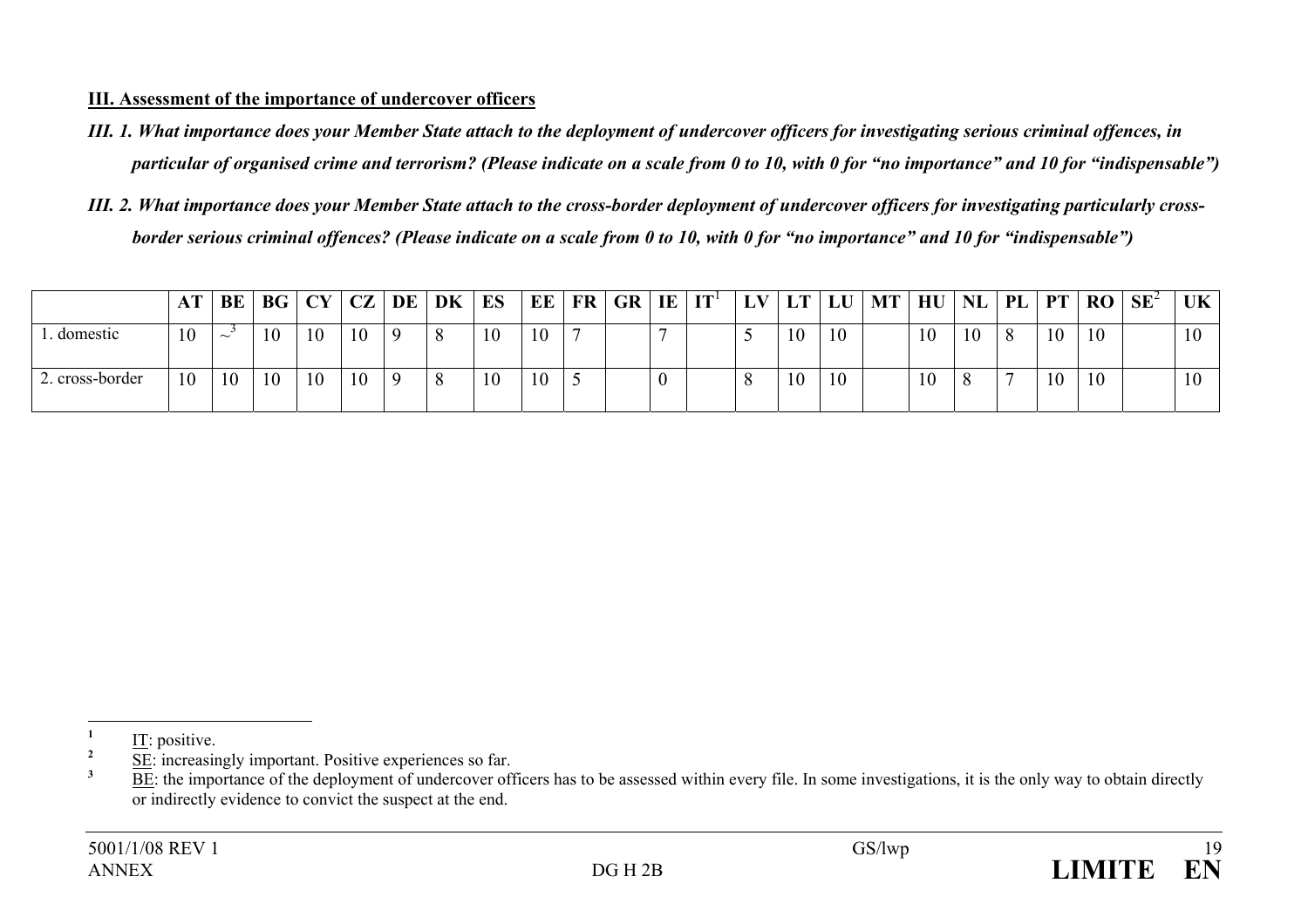# **IV. Cross-border deployment of undercover officers:**

*IV. 1. What is your experience with regard to the application of Article 14 of the Convention on Mutual Assistance in Criminal Matters between the Member States of the European Union and of Article 23 of the Convention on mutual assistance and cooperation between customs administrations (Naples II) ?* 

|                                                                   | AT | BE | BG <sup>1</sup> | CY | CZ | DE | $DK^2$ | ES | EE | <b>FR</b> | <b>GR</b> | IE | IT | LV                        | <b>LT</b> | LU | <b>MT</b> | HU | NL | PL | PT | RO | $SE^3$ | FI <sup>4</sup> | <b>SI</b>                 | <b>SK</b> | UK <sup>5</sup> |
|-------------------------------------------------------------------|----|----|-----------------|----|----|----|--------|----|----|-----------|-----------|----|----|---------------------------|-----------|----|-----------|----|----|----|----|----|--------|-----------------|---------------------------|-----------|-----------------|
| Positive                                                          |    |    |                 |    | X  | X  |        | X  |    | $X^6$     |           | NA | X  |                           |           |    |           |    |    |    |    |    |        |                 | $\boldsymbol{\mathrm{X}}$ |           |                 |
| UCO not regulated<br>in other countries                           |    | X  |                 |    |    |    |        |    |    |           |           |    |    |                           |           |    |           |    |    |    |    |    |        |                 |                           |           |                 |
| UCO techniques<br>not allowed in<br>other countries               |    | X  |                 |    |    |    |        |    |    |           |           |    |    |                           |           |    |           |    |    |    |    |    |        |                 |                           |           |                 |
| Insufficient<br>guarantees for<br>protecting UCO<br>true identity |    | X  |                 |    |    |    |        |    |    |           |           |    |    | $\mathbf{v}$<br>$\Lambda$ |           |    |           |    |    |    |    |    |        |                 |                           |           |                 |
| No specialised<br>UCO unit in other<br>country                    |    | X  |                 |    |    |    |        |    |    |           |           |    |    |                           |           |    |           |    |    |    |    |    |        |                 |                           |           |                 |

<sup>&</sup>lt;sup>1</sup> BG: MLA Convention in force for BG as of 1 December 2007.

 $\frac{2}{3}$  DK made a declaration not to be bound by Article 14 of the Convention on Mutual Assistance in Criminal Matters.

 $\frac{3}{4}$  <u>SE</u>: Limited experience.

 $\frac{4}{5}$  FI: Not enough possibility to allow UCO for the purpose of prevention of offences.

<sup>&</sup>lt;sup>5</sup> UK: The experience exists, as both a requesting and requested MS in both circumstances.

 $\frac{6}{7}$  <u>FR</u>: long experience.

**<sup>7</sup>** IE has not transposed Article 14 of the 2000 convention into Irish Law. In accordance with Article 14.4 of the Convention IE intends to make a declaration at the time of ratification, that it will not be bound by this Article.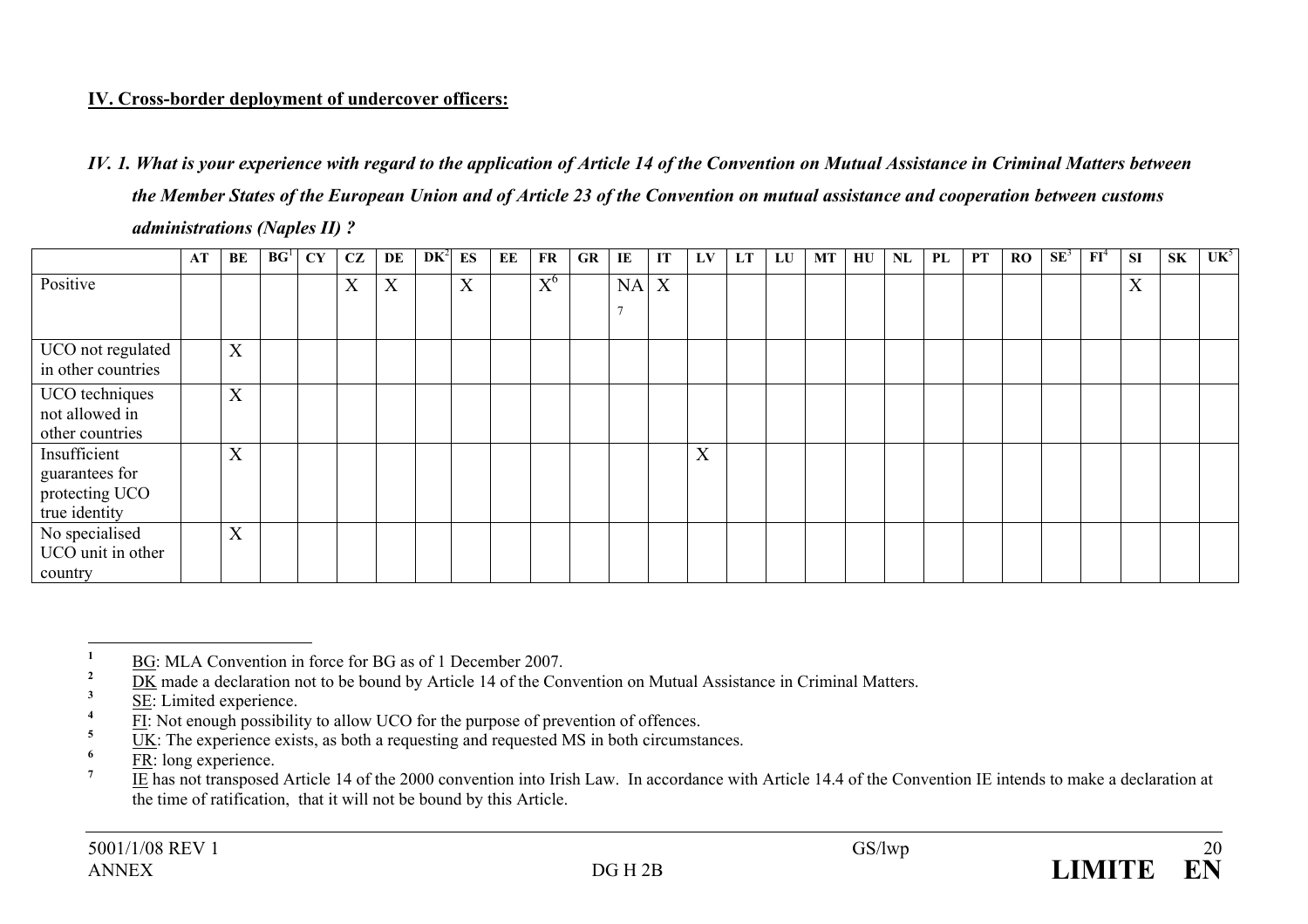|                                     | Al                        | BE                             | BG <sup>1</sup> | $CY$              | CZ | DE | $DK^2$ | ES | EЕ | FR | GR | IE | IT | LV | LT                        | LU           | <b>MT</b> | HU | NL             | PL                 | PT                        | <b>RO</b>    | $SE^3$ | $\mathbf{FI}^4$ | <b>SI</b> | <b>SK</b>                          | $UK^{\circ}$ |
|-------------------------------------|---------------------------|--------------------------------|-----------------|-------------------|----|----|--------|----|----|----|----|----|----|----|---------------------------|--------------|-----------|----|----------------|--------------------|---------------------------|--------------|--------|-----------------|-----------|------------------------------------|--------------|
| Time for approval                   |                           | $\mathbf{v}$<br>$\overline{1}$ |                 |                   |    |    |        |    |    |    |    |    |    |    |                           |              |           |    |                |                    |                           |              |        |                 |           |                                    |              |
| Not applicable<br>or no experiences | $\mathbf{v}$<br>$\Lambda$ |                                | $-$<br>∡⊾       | $ -$<br>$\Lambda$ |    |    |        |    |    |    |    |    |    |    | $\mathbf{x}$<br>$\lambda$ | $\mathbf{v}$ |           |    | $\overline{ }$ | $\mathbf{x}$<br>∡⊾ | $\mathbf{x}$<br>$\lambda$ | $\mathbf{v}$ |        |                 |           | $\tilde{\phantom{a}}$<br>$\Lambda$ |              |

<sup>&</sup>lt;sup>1</sup> PT: not applicable regarding customs.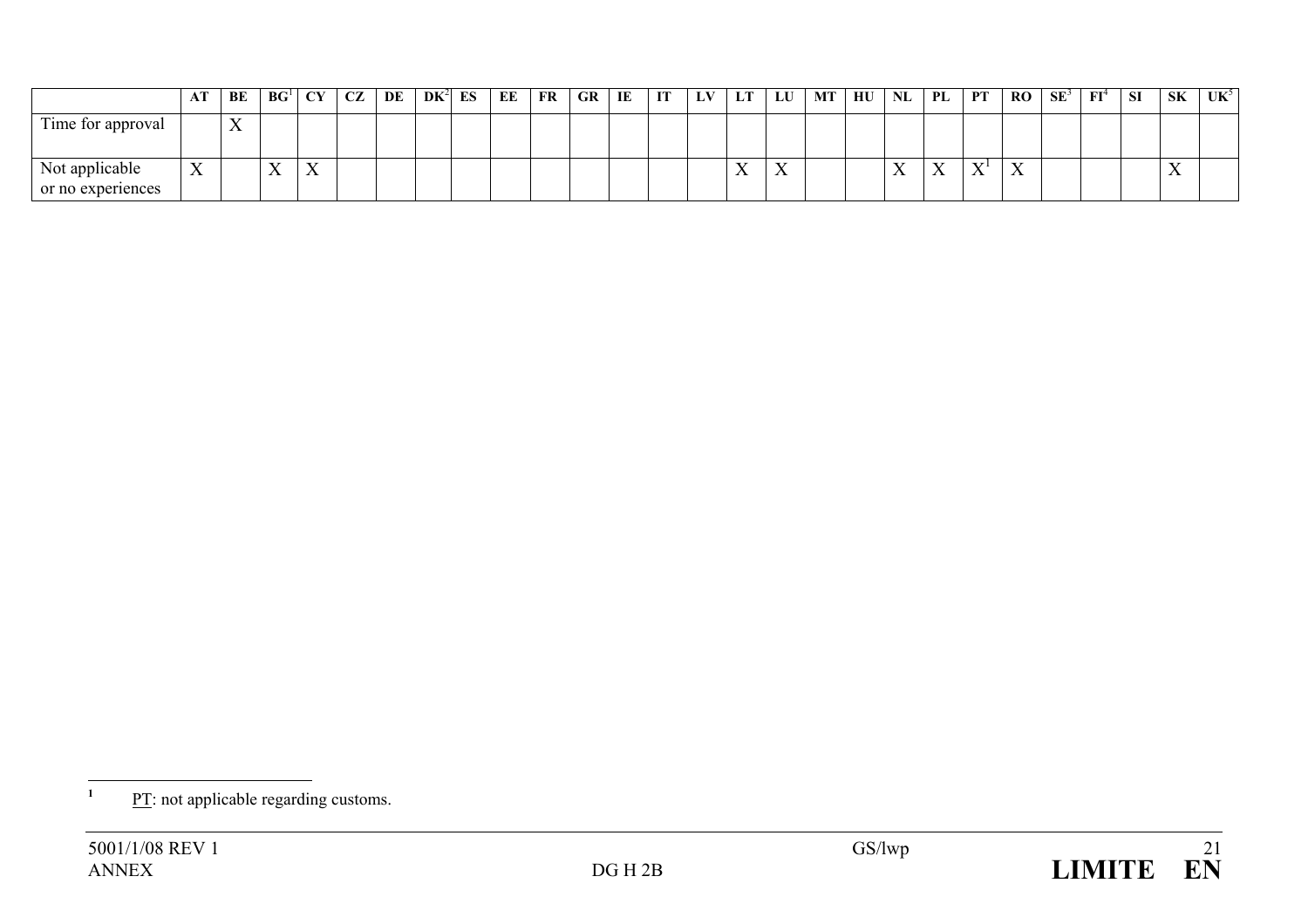|                              | AΤ               | BE                                      | BG                        | CY CZ                     |                       |     | DE DK                        | ES <sup>1</sup> | EE           |                           |  |              |           |    | FR GR IE IT LV LT LU MT |   |              | $HU\vert NL\vert PL\vert$ |                           | $PT$ RO SE SI             |           |                        |   | $ \mathbf{SK}  \mathbf{FI}   \mathbf{UK}^2 $ |
|------------------------------|------------------|-----------------------------------------|---------------------------|---------------------------|-----------------------|-----|------------------------------|-----------------|--------------|---------------------------|--|--------------|-----------|----|-------------------------|---|--------------|---------------------------|---------------------------|---------------------------|-----------|------------------------|---|----------------------------------------------|
| Important                    | $\mathbf v$<br>л | $\mathbf{V}^{\mathcal{S}}$<br>$\Lambda$ | $\mathbf{V}^{\mathbf{L}}$ | $\mathbf{v}$<br>$\Lambda$ |                       | T 7 |                              |                 |              |                           |  |              |           | ▾▾ |                         |   | $\mathbf{V}$ |                           |                           | $\mathbf{v}$<br>$\Lambda$ |           | $\mathbf{v}$           |   |                                              |
| Practically<br>involved      |                  |                                         |                           |                           | $\mathbf{x} \times 0$ |     |                              |                 |              |                           |  |              |           |    |                         | ∡ |              |                           |                           | 7<br>$\Lambda$            |           |                        |   |                                              |
| N <sub>0</sub><br>experience |                  | TT.<br>$\lambda$                        |                           |                           |                       |     | $\overline{\mathbf{x}}$<br>△ |                 | $\mathbf{v}$ | $\mathbf{v}$<br>$\Lambda$ |  | $\mathbf{v}$ | $\lambda$ |    |                         |   |              |                           | $\mathbf{v}$<br>$\Lambda$ |                           | $\lambda$ | <b>TT</b><br>$\Lambda$ | X |                                              |

*IV. 2. What importance do Eurojust, EJN and Europol have in the cross-border deployment of undercover officers?* 

 $\frac{1}{2}$  ES stresses generally the necessity of caution in introducing any other participants in a sensitive issue.

**<sup>2</sup>** UK underlines their role rather in the facilitation of the authorisation process. On the contrary, these subjects are rarely, if ever, engaged in operational matters. In practice national liaison officers provide a more secure route to facilitate deployments where the true identity of an undercover officer is involved.

<sup>&</sup>lt;sup>3</sup> BE: From the Belgian point of view, the intervention of Eurojust, EJN and Europol in this field should only be considered if bilateral contacts between interested MS are not satisfactory.

<sup>&</sup>lt;sup>4</sup> All 2006-2007 operations where <u>BG</u> was involved, also involved Europol.

 $\frac{\text{NL}}{6}$  NL: little role for Europol.

**<sup>6</sup>** CZ: the use of an undercover officer in the Czech Republic falls within judicial cooperation in criminal matters. Therefore the use of Europol is limited. There are also practical limitations as to the use of EJN.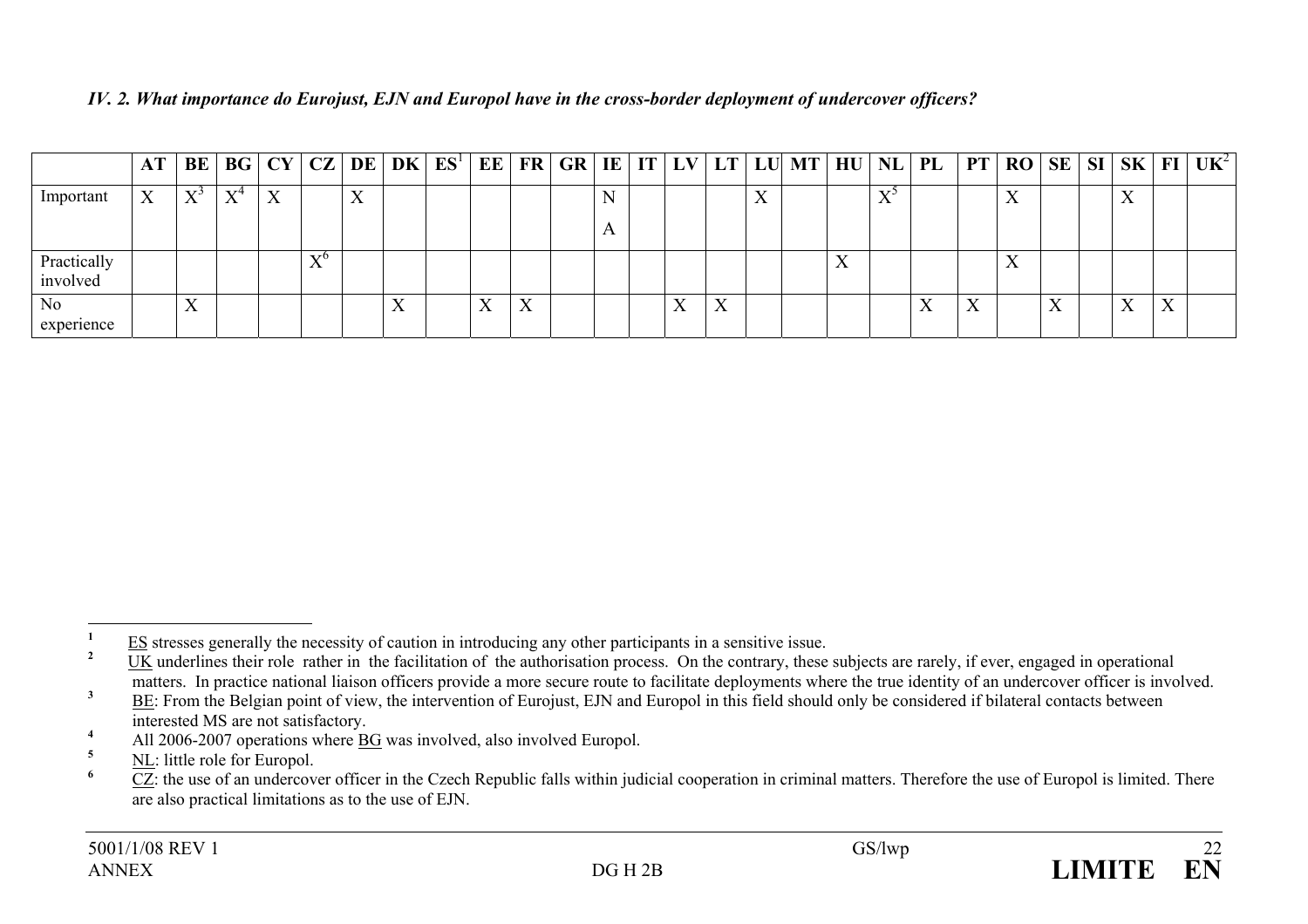*IV. 3. In how many cases – if possible per year as from 2002 – has your Member State made a request for mutual assistance to another Member State, aimed at the deployment of an undercover officer? (If no figures are available, please estimate).* 

|                                 | AT | BE       | BG | CY | $\mathbf{CZ}^1$ | DE    | DK      | ES           | EE        | $\mathbf{FR}$ | <b>GR</b> | IE | IT | LV | LT | LU | <b>MT</b> | HU | NL           | PL              | <b>PT</b>    | RO | SE | SI | SK <sub>1</sub> | FI           | <b>UK</b> |
|---------------------------------|----|----------|----|----|-----------------|-------|---------|--------------|-----------|---------------|-----------|----|----|----|----|----|-----------|----|--------------|-----------------|--------------|----|----|----|-----------------|--------------|-----------|
| Deployments                     |    |          | U  |    |                 | $50-$ | $3 - 5$ |              |           | ັ             |           |    |    | 10 |    | 0  |           | 14 |              | $10-$           | J-           |    |    |    | $0 -$           | $\mathbf{v}$ | $+ -$     |
| abroad                          |    |          |    |    |                 | 70    |         |              |           |               |           |    |    |    |    |    |           |    |              | 15 <sup>3</sup> | $\mathbf{p}$ |    |    |    | 10              |              |           |
| Foreign<br>requests<br>received |    | $\sigma$ |    |    |                 |       |         |              |           |               |           | v  |    |    |    |    |           |    |              |                 |              |    |    |    |                 |              |           |
| No statistics                   | X  |          |    |    |                 |       |         | $\mathbf{v}$ | $\Lambda$ |               |           |    |    |    |    |    |           |    | $\mathbf{A}$ |                 |              |    |    |    |                 |              |           |

- $\frac{3}{4}$  <u>PL</u>:10-15 by the police + Plus 2-3 by Border Guard.
- **<u>5K</u>** : for intelligence purposes, none for judicial purposes.

 $\frac{1}{2}$  CZ cannot provide these data due to the sensitivity of these data.

<sup>&</sup>lt;sup>2</sup>  $\overline{LT}$ : since 2002 appr. 15 requests in context of operational co-operation.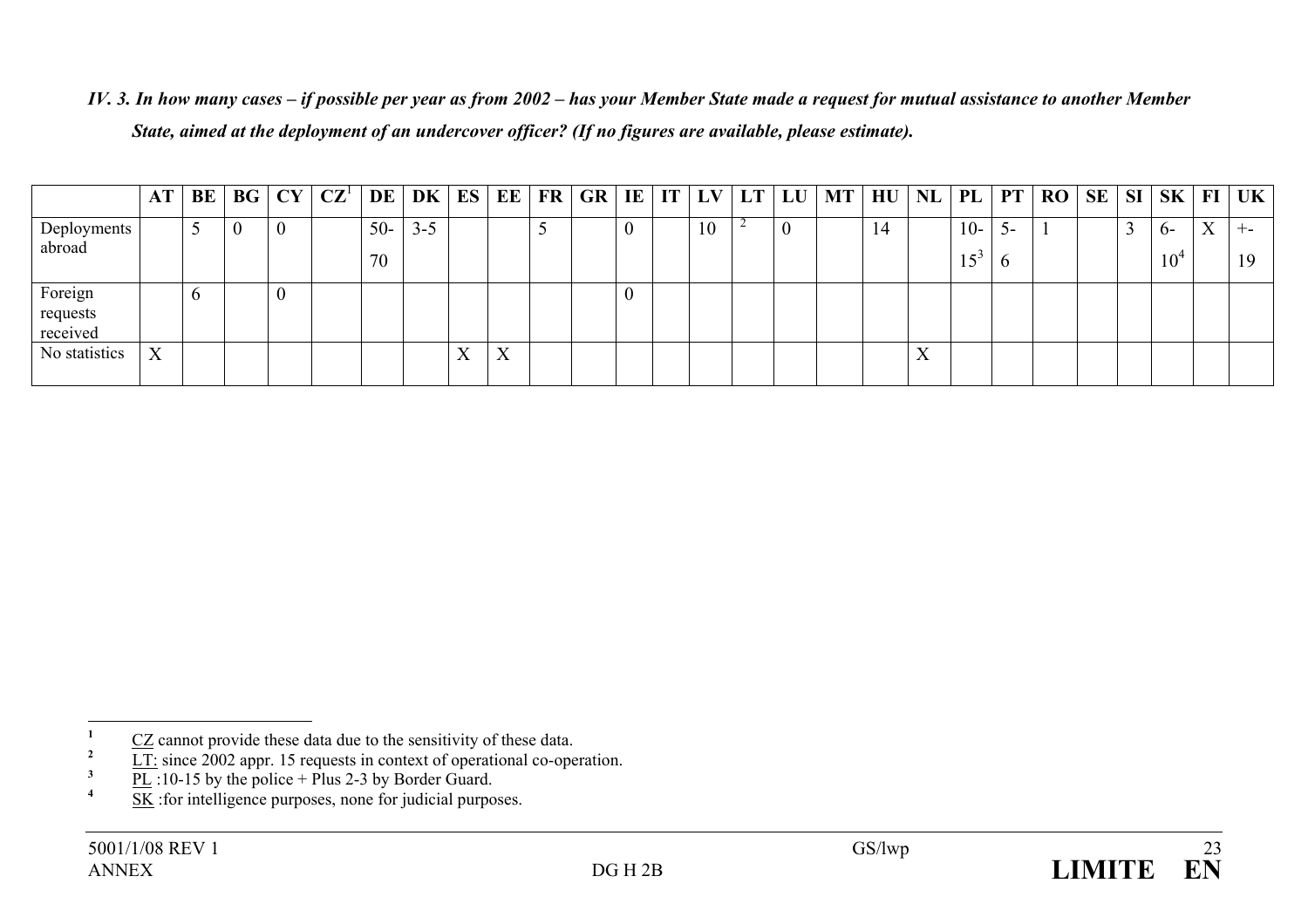*4. In how many of these cases was such request refused by another Member State? (If no statistics are maintained or are available, an estimate in percentages would suffice).* 

|                                       | BE |           |           | $BG$   $CY$   $CZ^1$   $DE$   $DK$   $ES$   $EE$   $FR$   $GR$   $IE$   $IT$   $LV$ |              |     |                           |  |           |              | LT | LU MT | $HU$ NL $PL$ |    |  | PT   RO   SE   SI |    | <b>SK</b> | $FI$   UK |
|---------------------------------------|----|-----------|-----------|-------------------------------------------------------------------------------------|--------------|-----|---------------------------|--|-----------|--------------|----|-------|--------------|----|--|-------------------|----|-----------|-----------|
|                                       |    |           |           |                                                                                     | $26^{\circ}$ |     |                           |  | <b>NA</b> | $10-$<br>20% |    |       |              |    |  |                   |    |           |           |
| N <sub>0</sub><br>statistics<br>or NA |    | $\lambda$ | $\lambda$ |                                                                                     |              | . . | $\mathbf{v}$<br>$\Lambda$ |  |           |              |    |       |              | ∡⊾ |  |                   | ∡⊾ |           |           |

*IV. 5. In how many cases was the reason provided by the other Member State for the refusal:* 

|                                        | AT | BE        | BG        | <b>CY</b> | $\mathbf{C} \mathbf{Z}^4$ | DE | DK        | $ES^5$ | ЕE        | FR               | <b>GR</b> | IE | IT | LV    | LT | LU | <b>MT</b> | HU     | <b>NL</b> | PL | PT                | <b>RO</b>                 | <b>SE</b> | -SI                       | <b>SK</b> | FI                | UK        |
|----------------------------------------|----|-----------|-----------|-----------|---------------------------|----|-----------|--------|-----------|------------------|-----------|----|----|-------|----|----|-----------|--------|-----------|----|-------------------|---------------------------|-----------|---------------------------|-----------|-------------------|-----------|
| a) contrary to<br>domestic law         | NA | <b>NA</b> | <b>NA</b> | NA        |                           |    | <b>NA</b> |        | <b>NA</b> | $\theta$         |           | NA |    |       | NA | NA |           | N<br>A | N<br>A    | X  | X                 | X                         | <b>NA</b> | $\boldsymbol{\mathrm{X}}$ | X         | N<br>$\mathbf{A}$ | <b>NA</b> |
| b) lack of<br>int'l law basis          |    |           |           |           |                           |    | <b>NA</b> |        |           | 0                |           |    |    |       |    |    |           |        |           | X  | $\mathbf{v}$<br>Λ | $\mathbf{v}$              | <b>NA</b> | $\mathbf{X}$              | X         |                   | <b>NA</b> |
| c) lack of<br>specific<br>requirements |    |           |           |           |                           |    | <b>NA</b> |        |           | $\boldsymbol{0}$ |           |    |    | $X^6$ |    |    |           |        |           | X  | X                 | $\mathbf{v}$<br>$\Lambda$ | <b>NA</b> | $\boldsymbol{X}$          | X         |                   | <b>NA</b> |

 $\frac{1}{2}$  CZ: provided the request had the form of a request for legal assistance under an international treaty, none were refused by the requested state.

 $\overline{V}$  = variable figures.

 $\frac{3}{4}$  DE: 2005 = 26. Based on this experience, less requests were made in 2006, as a result of which only 2 were refused.

 $\frac{1}{2}$   $\frac{1}{2}$   $\frac{1}{2}$   $\frac{1}{2}$  or refusals, see the previous answer.

**<sup>5</sup>** ES: No data available.

 $\overline{LV}$ : in some cases the requests from other Member States were rejected because of the lack of Latvian regulation regarding the protection of UCO identity at a possible trial.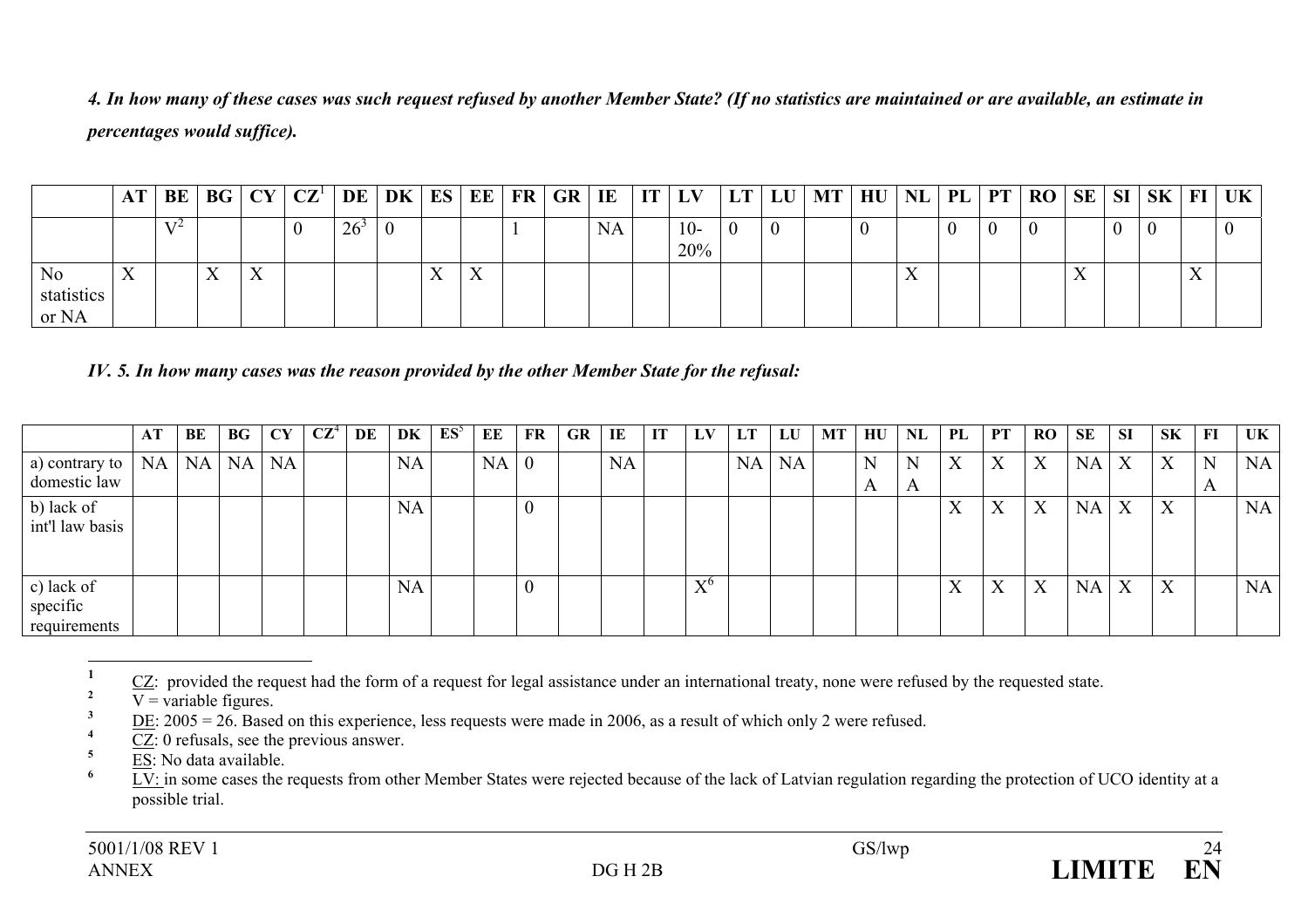|                            | AT | BE | BG | <b>CY</b> | $CZ^4$ | DE | DK | $ES^5$ | EE | <b>FR</b>        | GR | IE        | IT | LV | LT | LU | <b>MT</b> | HU | NL | PL | <b>PT</b>   | RO                        | <b>SE</b> | <b>SI</b> | <b>SK</b>                 | F1 | <b>UK</b> |
|----------------------------|----|----|----|-----------|--------|----|----|--------|----|------------------|----|-----------|----|----|----|----|-----------|----|----|----|-------------|---------------------------|-----------|-----------|---------------------------|----|-----------|
| for the<br>deployment      |    |    |    |           |        |    |    |        |    |                  |    |           |    |    |    |    |           |    |    |    |             |                           |           |           |                           |    |           |
| of an                      |    |    |    |           |        |    |    |        |    |                  |    |           |    |    |    |    |           |    |    |    |             |                           |           |           |                           |    |           |
| undercover                 |    |    |    |           |        |    |    |        |    |                  |    |           |    |    |    |    |           |    |    |    |             |                           |           |           |                           |    |           |
| officer under              |    |    |    |           |        |    |    |        |    |                  |    |           |    |    |    |    |           |    |    |    |             |                           |           |           |                           |    |           |
| the law of the             |    |    |    |           |        |    |    |        |    |                  |    |           |    |    |    |    |           |    |    |    |             |                           |           |           |                           |    |           |
| requested                  |    |    |    |           |        |    |    |        |    |                  |    |           |    |    |    |    |           |    |    |    |             |                           |           |           |                           |    |           |
| MS                         |    |    |    |           |        |    |    |        |    |                  |    |           |    |    |    |    |           |    |    |    |             |                           |           |           |                           |    |           |
| d)                         |    |    |    |           |        |    | NA |        |    | $\boldsymbol{0}$ |    |           |    |    |    |    |           |    |    | X  | $\mathbf X$ | $\boldsymbol{\mathrm{X}}$ | NA        | X         | $\boldsymbol{\mathrm{X}}$ |    | NA        |
| impossibility              |    |    |    |           |        |    |    |        |    |                  |    |           |    |    |    |    |           |    |    |    |             |                           |           |           |                           |    |           |
| to reach an                |    |    |    |           |        |    |    |        |    |                  |    |           |    |    |    |    |           |    |    |    |             |                           |           |           |                           |    |           |
|                            |    |    |    |           |        |    |    |        |    |                  |    |           |    |    |    |    |           |    |    |    |             |                           |           |           |                           |    |           |
| agreement<br>under Article |    |    |    |           |        |    |    |        |    |                  |    |           |    |    |    |    |           |    |    |    |             |                           |           |           |                           |    |           |
| 14 of the                  |    |    |    |           |        |    |    |        |    |                  |    |           |    |    |    |    |           |    |    |    |             |                           |           |           |                           |    |           |
|                            |    |    |    |           |        |    |    |        |    |                  |    |           |    |    |    |    |           |    |    |    |             |                           |           |           |                           |    |           |
| Convention                 |    |    |    |           |        |    |    |        |    |                  |    |           |    |    |    |    |           |    |    |    |             |                           |           |           |                           |    |           |
| e) specific                |    |    |    |           |        |    | NA |        |    | $\boldsymbol{0}$ |    |           |    |    |    |    |           |    |    | X  | $\mathbf X$ | X                         | NA        | X         | $\boldsymbol{\mathrm{X}}$ |    | NA        |
| conditions                 |    |    |    |           |        |    |    |        |    |                  |    |           |    |    |    |    |           |    |    |    |             |                           |           |           |                           |    |           |
| which your                 |    |    |    |           |        |    |    |        |    |                  |    |           |    |    |    |    |           |    |    |    |             |                           |           |           |                           |    |           |
| authorities                |    |    |    |           |        |    |    |        |    |                  |    |           |    |    |    |    |           |    |    |    |             |                           |           |           |                           |    |           |
| were unable                |    |    |    |           |        |    |    |        |    |                  |    |           |    |    |    |    |           |    |    |    |             |                           |           |           |                           |    |           |
| or unwilling               |    |    |    |           |        |    |    |        |    |                  |    |           |    |    |    |    |           |    |    |    |             |                           |           |           |                           |    |           |
| to fulfill                 |    |    |    |           |        |    |    |        |    |                  |    |           |    |    |    |    |           |    |    |    |             |                           |           |           |                           |    |           |
| f) other                   |    |    |    |           |        |    | NA |        |    | $\theta$         |    | <b>NA</b> |    |    |    |    |           |    |    |    |             |                           | <b>NA</b> |           |                           |    | NA        |
| consideration              |    |    |    |           |        |    |    |        |    |                  |    |           |    |    |    |    |           |    |    |    |             |                           |           |           |                           |    |           |
| S                          |    |    |    |           |        |    |    |        |    |                  |    |           |    |    |    |    |           |    |    |    |             |                           |           |           |                           |    |           |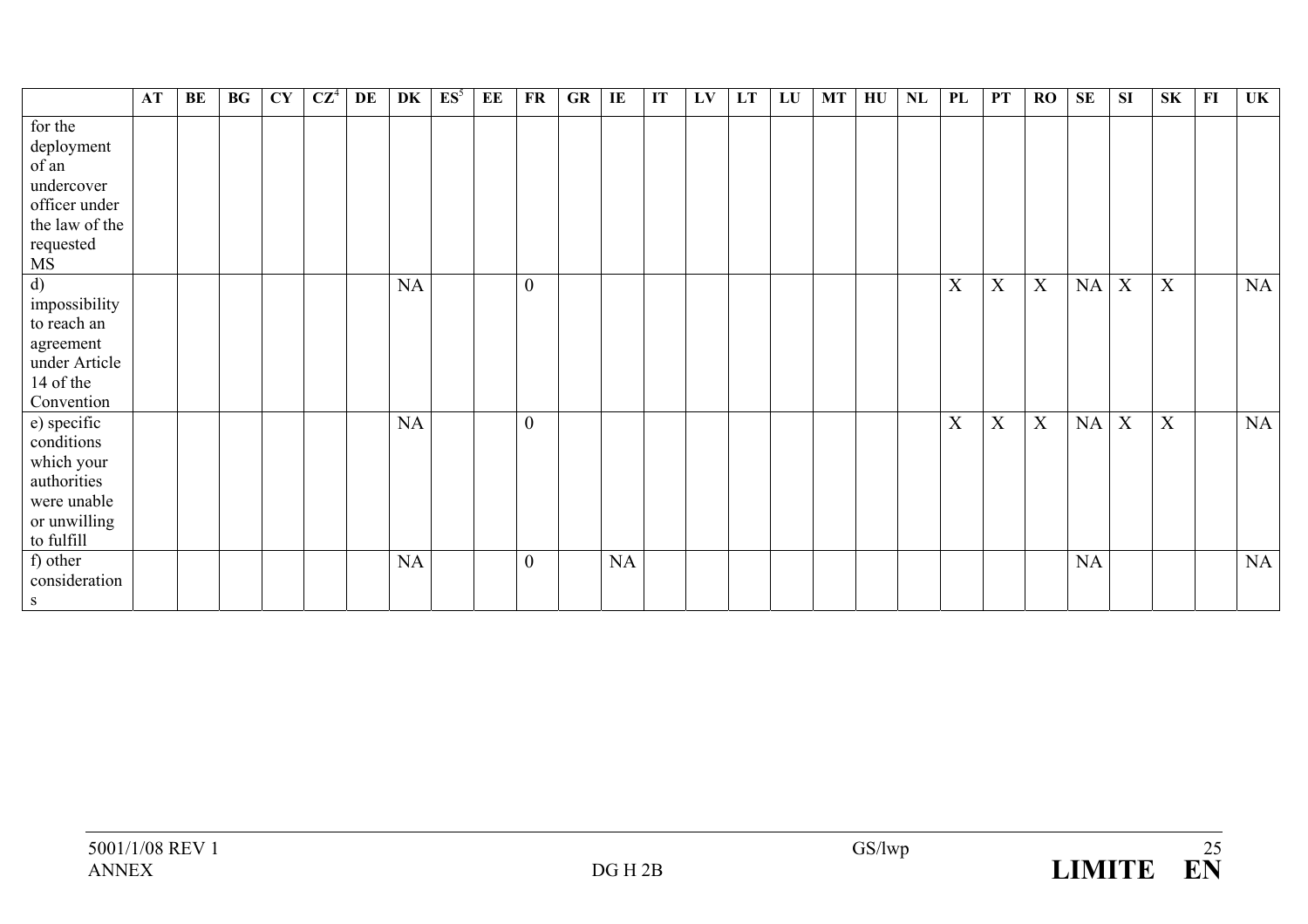### *IV. 6. In how many cases did a planned deployment fail because it was not possible to request the authorization for a deployment in time?*

| $\blacksquare$ | BE             | <b>BG</b> | G   CY   CZ   DE   DK   ES   EE |  |                |           | FR GR | IE        | IT <sub>1</sub> |  | $\vert$ LV $\vert$ LT $\vert$ LU $\vert$ | $MT$ HU $NL$ |    | $PL$ PT        | RO SE SI SK |  | FI | $\mathbf{U}$ <b>K</b> |
|----------------|----------------|-----------|---------------------------------|--|----------------|-----------|-------|-----------|-----------------|--|------------------------------------------|--------------|----|----------------|-------------|--|----|-----------------------|
| NA.            | $\overline{0}$ | <b>NA</b> | NA                              |  | $\overline{0}$ | <b>NA</b> |       | <b>NA</b> |                 |  | <b>NA</b>                                |              | NA | $\overline{0}$ |             |  |    |                       |

*IV. 7. In how many cases– if possible per year as from 2002 – have requests for mutual assistance aimed at the deployment of an undercover officer not been made to other Member States, because (If no figures are available, please estimate).* 

|                                                            | AT <sub>1</sub>   | BE   | BG | CY | CZ             | DE | DK             | ES | EE | FR       | GR        |                   | IE IT | LV | LT                    | LU                        | <b>MT</b> | HU       | $NL$   PL         |                  | PT           | <b>RO</b> | <b>SE</b> | SI               | SK       | $\bf{FI}$ | $UK^1$   |
|------------------------------------------------------------|-------------------|------|----|----|----------------|----|----------------|----|----|----------|-----------|-------------------|-------|----|-----------------------|---------------------------|-----------|----------|-------------------|------------------|--------------|-----------|-----------|------------------|----------|-----------|----------|
| <b>Not</b><br>available                                    | $\mathbf{v}$<br>л |      | X  | X  | $\overline{0}$ |    | $\overline{0}$ | X  | X  |          | NA        | $\mathbf{v}$<br>Λ |       |    |                       | $\mathbf{v}$<br>$\Lambda$ |           |          | $\mathbf{v}$<br>л | $\boldsymbol{0}$ | $\mathbf{0}$ |           | X         | $\boldsymbol{0}$ | $\theta$ |           |          |
| No chances<br>of success                                   |                   | $1+$ |    |    | $\theta$       |    |                |    |    | $\theta$ | NA        |                   |       |    |                       |                           |           |          |                   |                  |              |           |           |                  |          |           | $\sim$   |
| Required<br>conditions<br>impossible<br>or<br>unacceptable |                   | $+$  |    |    | $\theta$       | 20 | $\theta$       |    |    | $\theta$ | NA        |                   |       |    |                       |                           |           | $\theta$ |                   |                  |              |           |           |                  |          |           |          |
| Other<br>reasons                                           |                   |      |    |    | $\theta$       |    | $\theta$       |    |    |          | <b>NA</b> |                   |       |    | $\gamma$ <sup>2</sup> |                           |           | $\theta$ |                   |                  |              |           |           |                  |          |           | $\theta$ |

<sup>&</sup>lt;sup>1</sup> The respective deployment of a UK undercover officer in another Member State was not possible because the legislation of that Member State did not permit such a deployment

<sup>&</sup>lt;sup>2</sup> LT :legislation of other states made deployment impossible.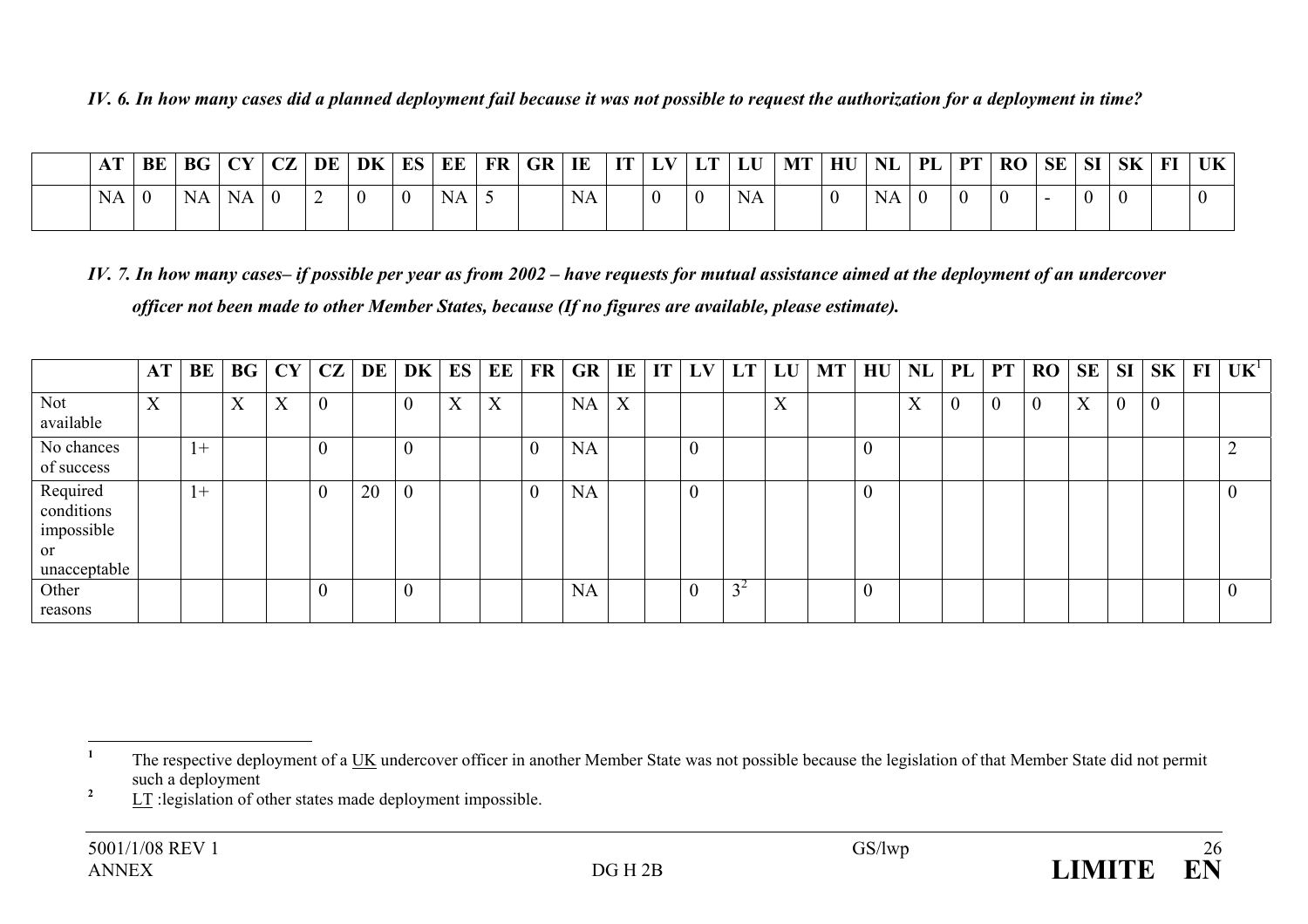### **V. Provision of operational cover:**

*V. 1 Which means are used for operational cover of an undercover officer in the context of a national investigation proceedings?* 

|                                                               | AT | BE | $\mathbf{B}$ G   | CY | CZ <sup>1</sup> | DE                        | DK | $ES^2$ | EE                        | FR                        | <b>GR</b> | IE     | IT | LV | LT | LU | MT | HU                        | NL                        | PL | <b>PT</b> | $\bf{RO}$ | SE | <b>SI</b> | <b>SK</b>                 | FI | UK <sup>3</sup> |
|---------------------------------------------------------------|----|----|------------------|----|-----------------|---------------------------|----|--------|---------------------------|---------------------------|-----------|--------|----|----|----|----|----|---------------------------|---------------------------|----|-----------|-----------|----|-----------|---------------------------|----|-----------------|
| Fictive<br>identities -<br>Legal<br>documents                 | X  | X  | $\boldsymbol{X}$ |    | X               | X                         | X  |        | $\mathbf{v}$<br>$\Lambda$ |                           |           | N<br>A |    | X  |    |    |    | $\mathbf{v}$<br>$\Lambda$ | $\mathbf{v}$<br>$\Lambda$ |    | X         | X         | X  | X         | $\mathbf{v}$<br>$\Lambda$ |    |                 |
| Store fronts                                                  |    | X  | X                |    |                 |                           |    |        |                           |                           |           |        |    | X  |    |    |    | $\mathbf{v}$<br>$\Lambda$ |                           |    |           |           |    |           |                           |    |                 |
| Premises                                                      |    | X  |                  |    |                 |                           |    |        |                           |                           |           |        |    |    |    |    |    |                           |                           |    |           |           |    |           |                           |    |                 |
| Technical<br>means (e.g.<br>direct<br>video/audio<br>control) |    |    | X                |    |                 | $\mathbf{v}$<br>$\Lambda$ |    |        |                           | $\mathbf{x}$<br>$\Lambda$ |           |        | X  |    | X  |    |    | $\mathbf{v}$<br>$\Lambda$ |                           | X  | X         |           |    | X         |                           |    |                 |

<sup>&</sup>lt;sup>1</sup> CZ: In addition, the Czech Republic enables the to carry out economic activities the performance of which is conditioned by a special licence, permit or registration. The undercover officer does not need any additional authorisations for the surveillance of persons and objects involving the making of sound, visual or other recordings (this shall not apply to interception and recording of telecommunications).

<sup>&</sup>lt;sup>2</sup> ES: Not specified in detail. The means used are the same of any other investigation, with more human and material resources, according to the specific particularities.

 $\frac{1}{2}$  UK: Operational cover can be either specific or non-specific. That may depend upon the lawful authorisation and what activity is being undertaken. There is always a cover officer appointed to manage the security and welfare of the undercover officer, and to provide support to the undercover officer.

<sup>&</sup>lt;sup>4</sup> IE: there are no rules in national law specifically to deal with undercover operational cover. The normal rules of policing apply.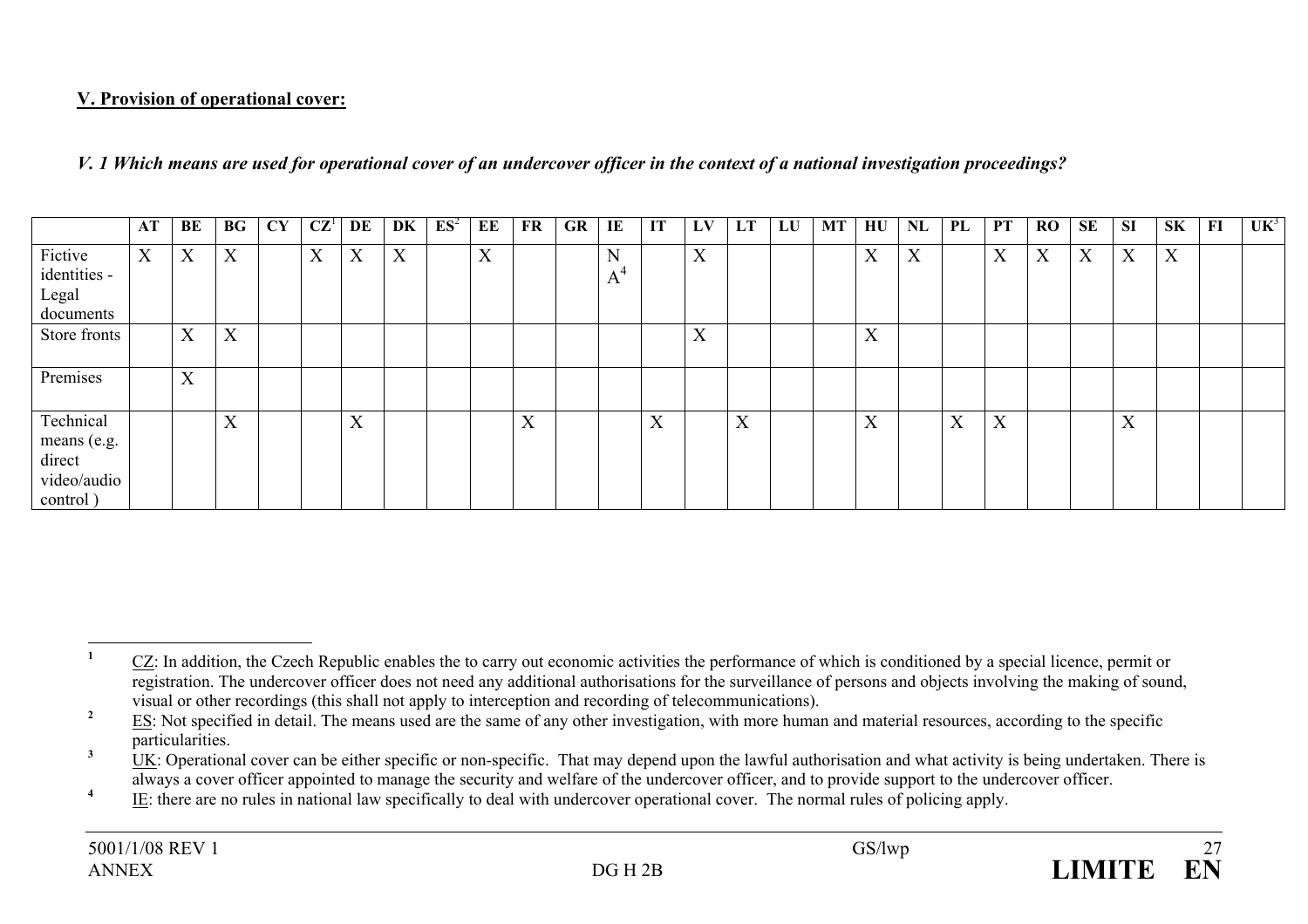*V. 2. Can these measures also be used in favor of an undercover officer of another Member State which you allowed to be deployed on your territory?* 

|     |              |                           |              |  |              |  | BE   BG   CY   CZ   DE   DK   ES   EE   FR   GR   IE   IT   LV   LT   LU |           |              |              |              | $\vert$ MT $\vert$ HU $\vert$ NL $\vert$ PL $\vert$ PT $\vert$ RO $\vert$ SE |  |              |        |                            |                                     | SI | SK <sub>1</sub> |              | FI   UK |
|-----|--------------|---------------------------|--------------|--|--------------|--|--------------------------------------------------------------------------|-----------|--------------|--------------|--------------|------------------------------------------------------------------------------|--|--------------|--------|----------------------------|-------------------------------------|----|-----------------|--------------|---------|
| Yes | $\mathbf{v}$ | $\mathbf{v}$<br>$\Lambda$ | $\mathbf{v}$ |  | $\mathbf{v}$ |  |                                                                          | NA        | $\mathbf{Y}$ | $\mathbf{v}$ |              |                                                                              |  | $\mathbf{v}$ | $\tau$ |                            | $\Delta$<br>$\mathbf{1} \mathbf{1}$ |    | TT.             | $\mathbf{v}$ |         |
| No  |              |                           |              |  |              |  |                                                                          | <b>NA</b> |              |              | $\mathbf{v}$ |                                                                              |  |              |        | $\mathbf{V}^{\mathcal{L}}$ |                                     |    |                 |              |         |

*The foreign UCO must have its own fictive identity: BE, BG*

### *V. 3. Has your Member State already provided operational cover support to other Member States for undercover officers in the past?*

|                | AT BE |  |              |                           | BG   CY   CZ   DE   DK   ES   EE   FR   GR   IE |                           |              |           |           |  | $\vert$ IT $\vert$ LV $\vert$ LT $\vert$ LU $\vert$ MT $\vert$ HU $\vert$ NL $\vert$ PL $\vert$ PT $\vert$ RO $\vert$ SE $\vert$ SI $\vert$ |                |  |              |           | SK           |              | $FI$   UK |
|----------------|-------|--|--------------|---------------------------|-------------------------------------------------|---------------------------|--------------|-----------|-----------|--|---------------------------------------------------------------------------------------------------------------------------------------------|----------------|--|--------------|-----------|--------------|--------------|-----------|
| Yes            |       |  | $\mathbf{x}$ | $\mathbf{v}$<br>$\Lambda$ |                                                 | $\mathbf{v}$<br>$\Lambda$ | $\mathbf{v}$ | <b>NA</b> | $\Lambda$ |  |                                                                                                                                             | $\overline{1}$ |  | $\mathbf{v}$ | $\lambda$ | $\mathbf{V}$ |              |           |
| N <sub>o</sub> |       |  |              |                           |                                                 |                           |              | <b>NA</b> |           |  |                                                                                                                                             |                |  |              |           |              | $\mathbf{v}$ |           |

**<sup>2</sup>** RO: no foreign UCO can be deployed on Romanian territory, but foreign informers and collaborators enjoy the same status as Romanian ones.

 $\frac{1}{2}$  <u>SE</u>: not for fictive identities.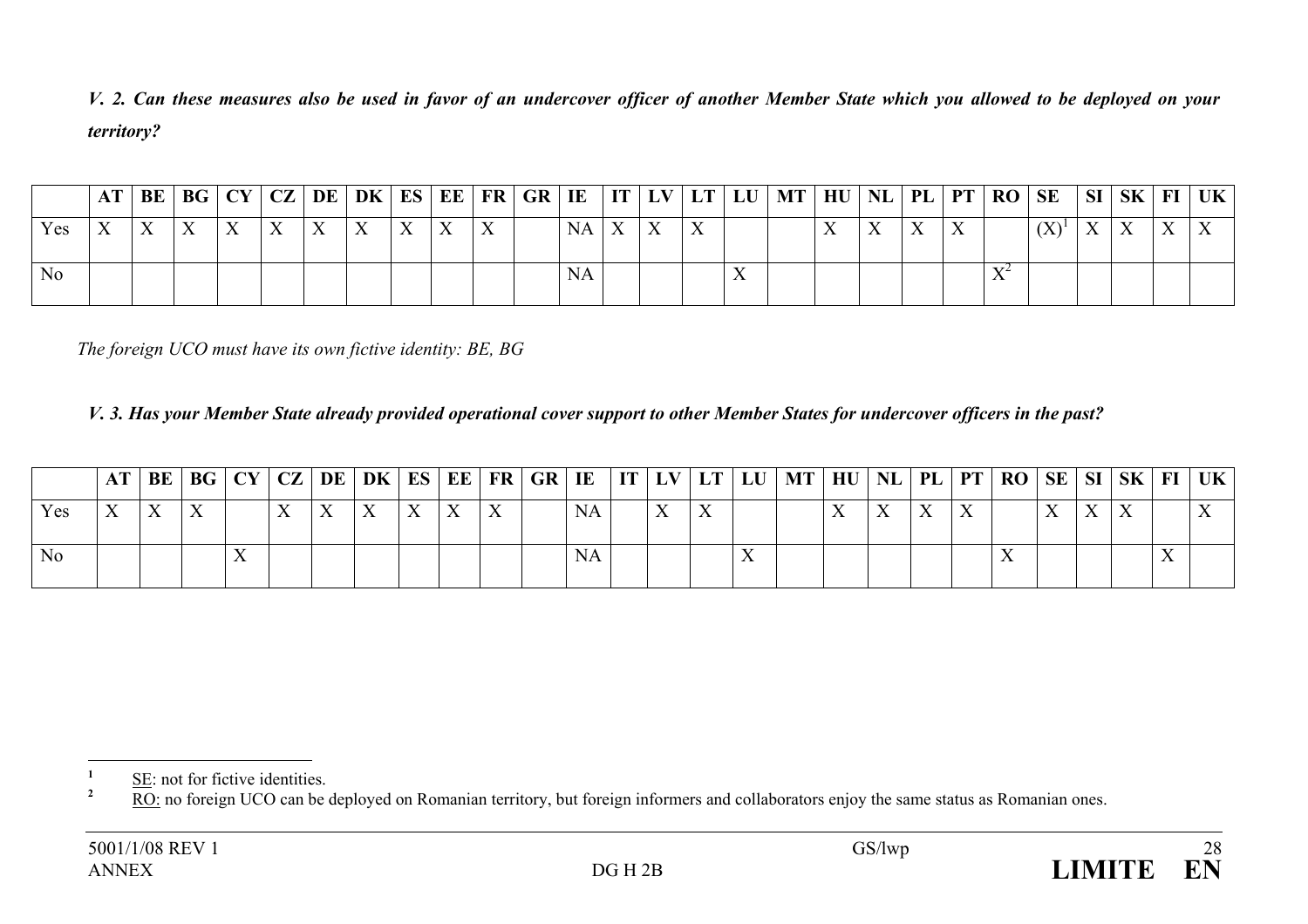*V. 4. If the answer to question 3 was no: specify what kind of measures for the provision of operational cover were refused for which legal or factual reasons?* 

|                | $\mathbf{A}$              | BE | <b>BG</b> | CY                        | CZ                | DE                        | DK | ES | EE                                   | <b>FR</b>                 | <b>GR</b> | IE                        | IT | LV                        | LT | LU                        | <b>MT</b> | HU                | NL                | PL        | PT | <b>RO</b>                 | SE                        | <b>SI</b> | <b>SK</b>                 | $\bf{FI}$ | UK                        |
|----------------|---------------------------|----|-----------|---------------------------|-------------------|---------------------------|----|----|--------------------------------------|---------------------------|-----------|---------------------------|----|---------------------------|----|---------------------------|-----------|-------------------|-------------------|-----------|----|---------------------------|---------------------------|-----------|---------------------------|-----------|---------------------------|
| <b>Not</b>     | $\mathbf{v}$<br>$\Lambda$ | X  | X         |                           | $\mathbf{x}$<br>Λ | $\mathbf{v}$<br>$\Lambda$ | X  |    | $\overline{\mathbf{x}}$<br>$\Lambda$ | $\mathbf{v}$<br>$\Lambda$ |           | $\mathbf{x}$<br>$\Lambda$ |    | $\mathbf{v}$<br>$\lambda$ | X  |                           |           | $\mathbf{v}$<br>Λ | $\mathbf{x}$<br>Λ | $\Lambda$ | X  |                           | $\mathbf{v}$<br>$\Lambda$ | $\Lambda$ | $\mathbf{v}$<br>$\Lambda$ |           | $\mathbf{v}$<br>$\Lambda$ |
| applicable     |                           |    |           |                           |                   |                           |    |    |                                      |                           |           |                           |    |                           |    |                           |           |                   |                   |           |    |                           |                           |           |                           |           |                           |
| N <sub>o</sub> |                           |    |           | $\mathbf{v}$<br>$\Lambda$ |                   |                           |    |    |                                      |                           |           |                           |    |                           |    |                           |           |                   |                   |           |    | $\mathbf{v}$<br>$\Lambda$ |                           |           |                           |           |                           |
| request        |                           |    |           |                           |                   |                           |    |    |                                      |                           |           |                           |    |                           |    |                           |           |                   |                   |           |    |                           |                           |           |                           |           |                           |
| received       |                           |    |           |                           |                   |                           |    |    |                                      |                           |           |                           |    |                           |    |                           |           |                   |                   |           |    |                           |                           |           |                           |           |                           |
| Legal          |                           |    |           | $\mathbf{v}$<br>$\Lambda$ |                   |                           |    |    |                                      |                           |           |                           |    |                           |    | $\mathbf{v}$<br>$\Lambda$ |           |                   |                   |           |    |                           |                           |           |                           |           |                           |
| reasons        |                           |    |           |                           |                   |                           |    |    |                                      |                           |           |                           |    |                           |    |                           |           |                   |                   |           |    |                           |                           |           |                           |           |                           |

*V. 5. Do you consider cross-border support as an appropriate means in the provision of operational cover, capable of increasing the investigation success? - Member States that have answered "yes", have provided the following examples :* 

- o *International nature of organized crime*
- o *Heightened credibility of UCO (language skills, regional origin) more difficult for the suspects to 'uncover' UCO*
- o *Better protection of UCO, who can return to his home country*
- o *Increased flexibility and continuity to investigation, which could be slower or more risky otherwise.*

|                |                           |                           |              |  |              |  |           |  |  | BE   BG   CY   CZ   DE   DK   ES   EE   FR   GR   IE     IT   LV   LT   LU   MT   HU   NL   PL   PT   RO   SE   SI   SK |  |  |  |              |              | $FI$   UK |
|----------------|---------------------------|---------------------------|--------------|--|--------------|--|-----------|--|--|-------------------------------------------------------------------------------------------------------------------------|--|--|--|--------------|--------------|-----------|
| y es           | $\mathbf{v}$<br>$\Lambda$ | $\mathbf{v}$<br>$\Lambda$ | $\mathbf{v}$ |  | $\mathbf{v}$ |  | <b>NA</b> |  |  |                                                                                                                         |  |  |  | $\mathbf{v}$ | $\mathbf{v}$ |           |
| N <sub>0</sub> |                           |                           |              |  |              |  | <b>NA</b> |  |  |                                                                                                                         |  |  |  |              |              |           |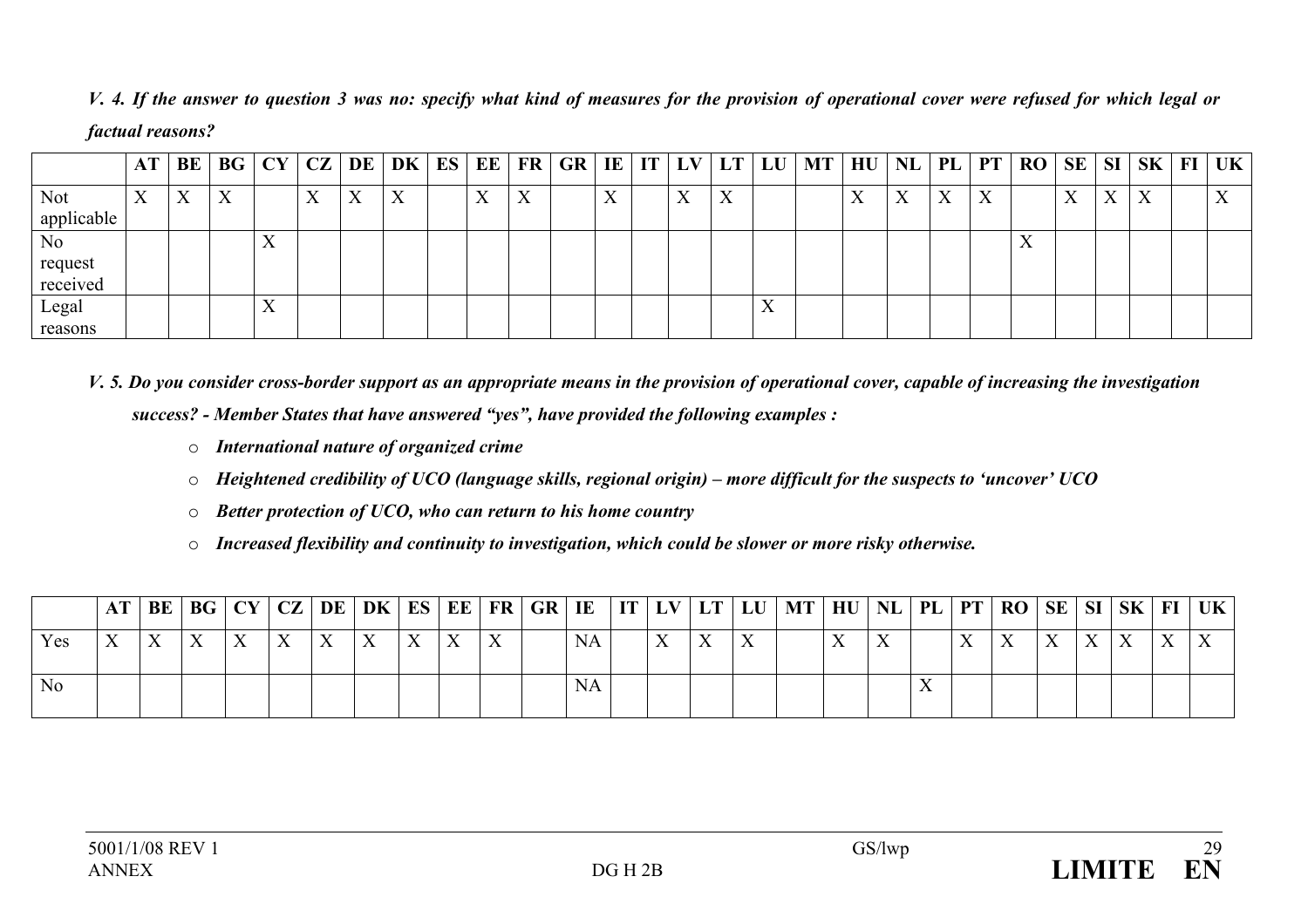### **VI. Seconding undercover officers abroad:**

*VI. 1. Did your Member State already use undercover agents of other Member States in its own investigation proceedings?* 

- **If the answer is "yes", please specify legal basis and experience:** *domestic legislation and international agreements on police co-operation and judicial co-operation, domestic criminal procedure legislation, sometimes MOU*
- -**If the answer is "no", the explanation often provided was:** *no requests received, or lack of legislation (LU)*

|                |              |  |  |           |              |                          |  |  |  | AT   BE   BG   CY   CZ   DE   DK   ES   EE   FR   GR   IE   IT   LV   LT   LU   MT   HU |  |              |  |                    |  | $\vert$ NL $\vert$ PL $\vert$ PT $\vert$ RO $\vert$ SE $\vert$ SI $\vert$ SK $\vert$ FI $\vert$ UK $\vert$ |
|----------------|--------------|--|--|-----------|--------------|--------------------------|--|--|--|-----------------------------------------------------------------------------------------|--|--------------|--|--------------------|--|------------------------------------------------------------------------------------------------------------|
| Yes            | $\mathbf{v}$ |  |  | $\Lambda$ | $\mathbf{v}$ | $\mathbf v$<br>$\Lambda$ |  |  |  |                                                                                         |  | $\mathbf{v}$ |  | $\mathbf{v}$<br>∡⊾ |  |                                                                                                            |
| N <sub>0</sub> |              |  |  |           |              |                          |  |  |  |                                                                                         |  |              |  |                    |  |                                                                                                            |

*VI. 2. Did your Member State already "lend" its own undercover officers to other Member States for their investigations?* 

- **If the answer is "yes", please specify (legal basis, experience):** *domestic legislation and international agreements on police co-operation and judicial co-operation, domestic criminal procedure legislation, sometimes MOU*
- -**If the answer is "no", the explanation often provided was:** *no requests received*

|                |  |  |  |  |  |  |  |  | AT   BE   BG   CY   CZ   DE   DK   ES   EE   FR   GR   IE   IT   LV   LT   LU   MT   HU   NL   PL   PT   RO   SE   SI   SK   FI   UK |  |              |  |     |  |  |
|----------------|--|--|--|--|--|--|--|--|--------------------------------------------------------------------------------------------------------------------------------------|--|--------------|--|-----|--|--|
| Yes-           |  |  |  |  |  |  |  |  |                                                                                                                                      |  | $\mathbf{V}$ |  | V V |  |  |
| N <sub>o</sub> |  |  |  |  |  |  |  |  |                                                                                                                                      |  |              |  |     |  |  |

 $\overline{1}$  BE: 15 demands a year.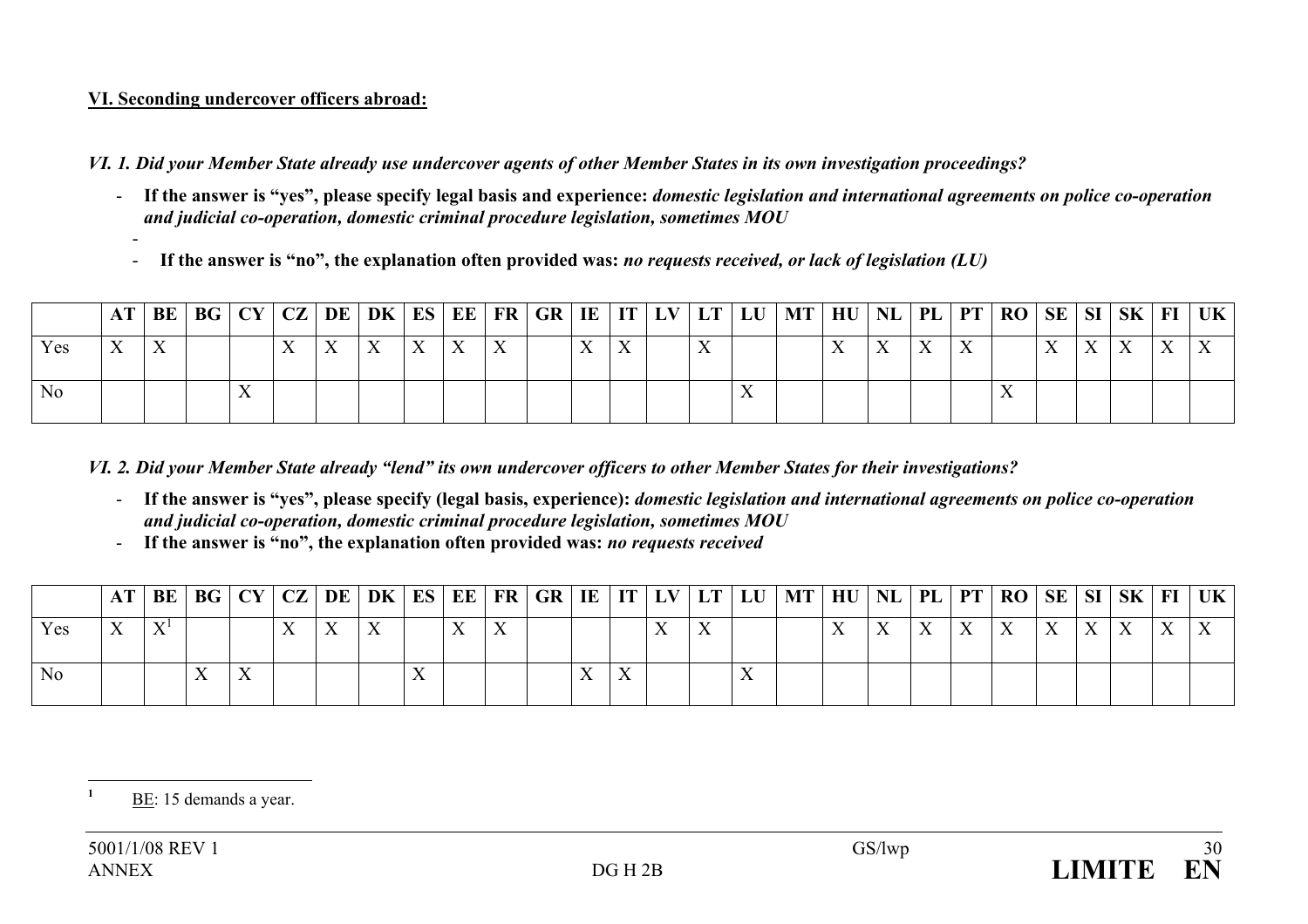### **VII. Improvements**

*VII. 1. In 6678/3/07 REV 3 CRIMORG 39 the following areas are highlighted in which a need for action may be needed at EU level. Please specify* 

| for each item on a scale from 0 to 10 in how far you agree with this assessment ( $0 = no$ agreement, $10 = full$ agreement): |  |  |  |  |
|-------------------------------------------------------------------------------------------------------------------------------|--|--|--|--|
|-------------------------------------------------------------------------------------------------------------------------------|--|--|--|--|

|                                | <b>AT</b> | BE | <b>BG</b> | CY | CZ             | DE | DK             | <b>ES</b> | EE | <b>FR</b>    | <b>GR</b> | IE        | $IT^{\perp}$ | LV | LT | LU | <b>MT</b> | HU    | NL    | PL             | <b>PT</b> | <b>RO</b> | <b>SE</b> | <b>SI</b> | <b>SK</b>      | FI     | UK       |
|--------------------------------|-----------|----|-----------|----|----------------|----|----------------|-----------|----|--------------|-----------|-----------|--------------|----|----|----|-----------|-------|-------|----------------|-----------|-----------|-----------|-----------|----------------|--------|----------|
| a) requirement<br>& procedures | 10        | 10 | $\tau$    | 10 | $\overline{0}$ | 10 | $\overline{2}$ | 10        | 5  | $\mathbf{r}$ |           | <b>NA</b> |              | 8  | 10 | 10 |           | $X^2$ | 5     | $\overline{0}$ | 10        | 10        |           | 10        | $\overline{7}$ | 8      | 10       |
| for cross-                     |           |    |           |    |                |    |                |           |    |              |           |           |              |    |    |    |           |       |       |                |           |           |           |           |                |        |          |
| border                         |           |    |           |    |                |    |                |           |    |              |           |           |              |    |    |    |           |       |       |                |           |           |           |           |                |        |          |
| deployment                     |           |    |           |    |                |    |                |           |    |              |           |           |              |    |    |    |           |       |       |                |           |           |           |           |                |        |          |
| of undercover                  |           |    |           |    |                |    |                |           |    |              |           |           |              |    |    |    |           |       |       |                |           |           |           |           |                |        |          |
| officers                       |           |    |           |    |                |    |                |           |    |              |           |           |              |    |    |    |           |       |       |                |           |           |           |           |                |        |          |
| b)Protection                   | 10        | 10 | 9         | 10 | 6              | 10 | $\overline{4}$ | 10        | 10 | 10           |           | <b>NA</b> |              | 10 | 10 | 10 |           | 10    | $1^3$ | 10             | 10        | 10        |           | 10        | $\tau$         | 8      | 10       |
| of UCO's                       |           |    |           |    |                |    |                |           |    |              |           |           |              |    |    |    |           |       |       |                |           |           |           |           |                |        |          |
| identity                       |           |    |           |    |                |    |                |           |    |              |           |           |              |    |    |    |           |       |       |                |           |           |           |           |                |        |          |
| Equal<br>c)                    | 10        | 10 | 10        | 10 | 8              | 6  | $\overline{2}$ | 10        | 5  | 10           |           | <b>NA</b> |              | 10 | 10 | 10 |           | X     |       | 10             | 9         | 10        |           | 10        | 8              | 6      | $\bf{0}$ |
| for<br>status                  |           |    |           |    |                |    |                |           |    |              |           |           |              |    |    |    |           |       |       |                |           |           |           |           |                |        |          |
| national<br>and                |           |    |           |    |                |    |                |           |    |              |           |           |              |    |    |    |           |       |       |                |           |           |           |           |                |        |          |
| foreign                        |           |    |           |    |                |    |                |           |    |              |           |           |              |    |    |    |           |       |       |                |           |           |           |           |                |        |          |
| undercover                     |           |    |           |    |                |    |                |           |    |              |           |           |              |    |    |    |           |       |       |                |           |           |           |           |                |        |          |
| officers                       |           |    | 9         |    |                |    |                |           |    |              |           |           |              |    | 10 |    |           |       |       |                |           |           |           |           |                | $\tau$ |          |
| d) Possibility                 | 10        | 10 |           | 10 | $\overline{0}$ | 8  | $\overline{2}$ | 10        | 5  | 8            |           | <b>NA</b> |              | 10 |    | 10 |           | 6     | 5     | 10             | 9         | 10        |           | 10        | 10             |        | $\bf{0}$ |
| of seconding<br>UCO's          |           |    |           |    |                |    |                |           |    |              |           |           |              |    |    |    |           |       |       |                |           |           |           |           |                |        |          |
| abroad                         |           |    |           |    |                |    |                |           |    |              |           |           |              |    |    |    |           |       |       |                |           |           |           |           |                |        |          |
|                                |           |    |           |    |                |    |                |           |    |              |           |           |              |    |    |    |           |       |       |                |           |           |           |           |                |        |          |

**<sup>1</sup>** IT: Very few cases have been recorded in which a foreign undercover officer, considered as an *"interposed person"* pursuan<sup>t</sup> to the aforementioned article. 97, has operated in Italy. Therefore, due to the poor experience gained during the very short period the new law on undercover operations has been in force, it is not possible to make an assessment capable of giving a full answer to the questions posed.

 $\frac{2}{3}$  HU:  $/$  = subject to further discussion.

**<sup>3</sup>** NL: UCO identity protection is an important prerequisite, but this is a highly complex issue for domestic legislation. Much more important to focus on good practical co-operation.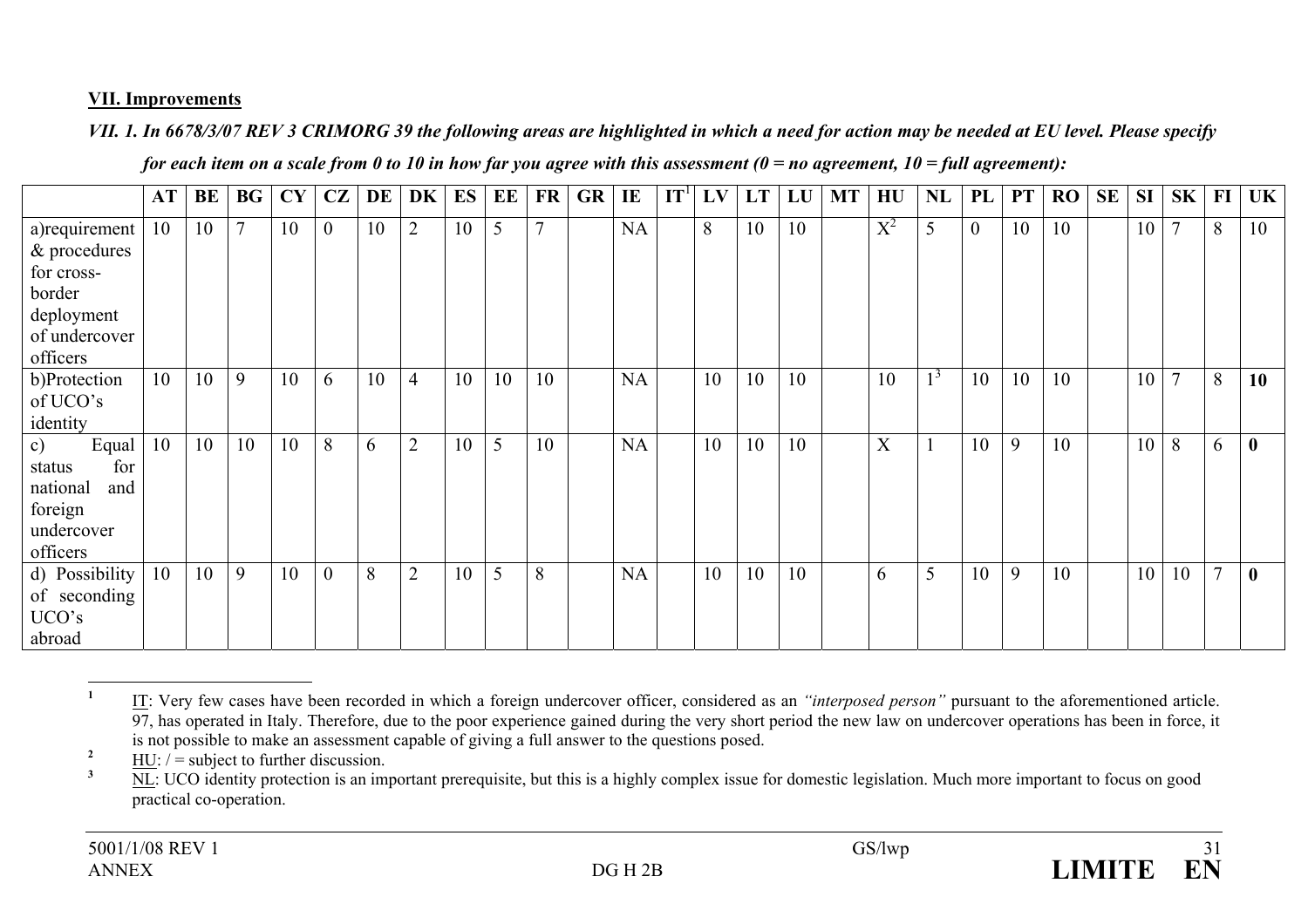|                                                                                             | AT | BE | BG             | CY | CZ | DE | DK | ES | EE | <b>FR</b> | <b>GR</b> | IE | $\mathbf{I} \mathbf{T}^{\text{I}}$ | LV | LT | LU | <b>MT</b> | HU | <b>NL</b> | PL | <b>PT</b> | <b>RO</b> | SE | SI | SK                             | $\bf{FI}$ | <b>UK</b> |
|---------------------------------------------------------------------------------------------|----|----|----------------|----|----|----|----|----|----|-----------|-----------|----|------------------------------------|----|----|----|-----------|----|-----------|----|-----------|-----------|----|----|--------------------------------|-----------|-----------|
| e)Cross-<br>border<br>assistance<br>1n<br>providing<br>operational<br>for<br>cover<br>UCO's | 10 | 10 | $\overline{ }$ | 10 | ب  | -  | ∼  | 10 | 10 | X         |           | NA |                                    | 10 | 10 | 10 |           | 10 | ◡         | 10 | -9        | 10        |    | 8  | $\overline{\phantom{a}}$<br>10 | 8         | $\bf{0}$  |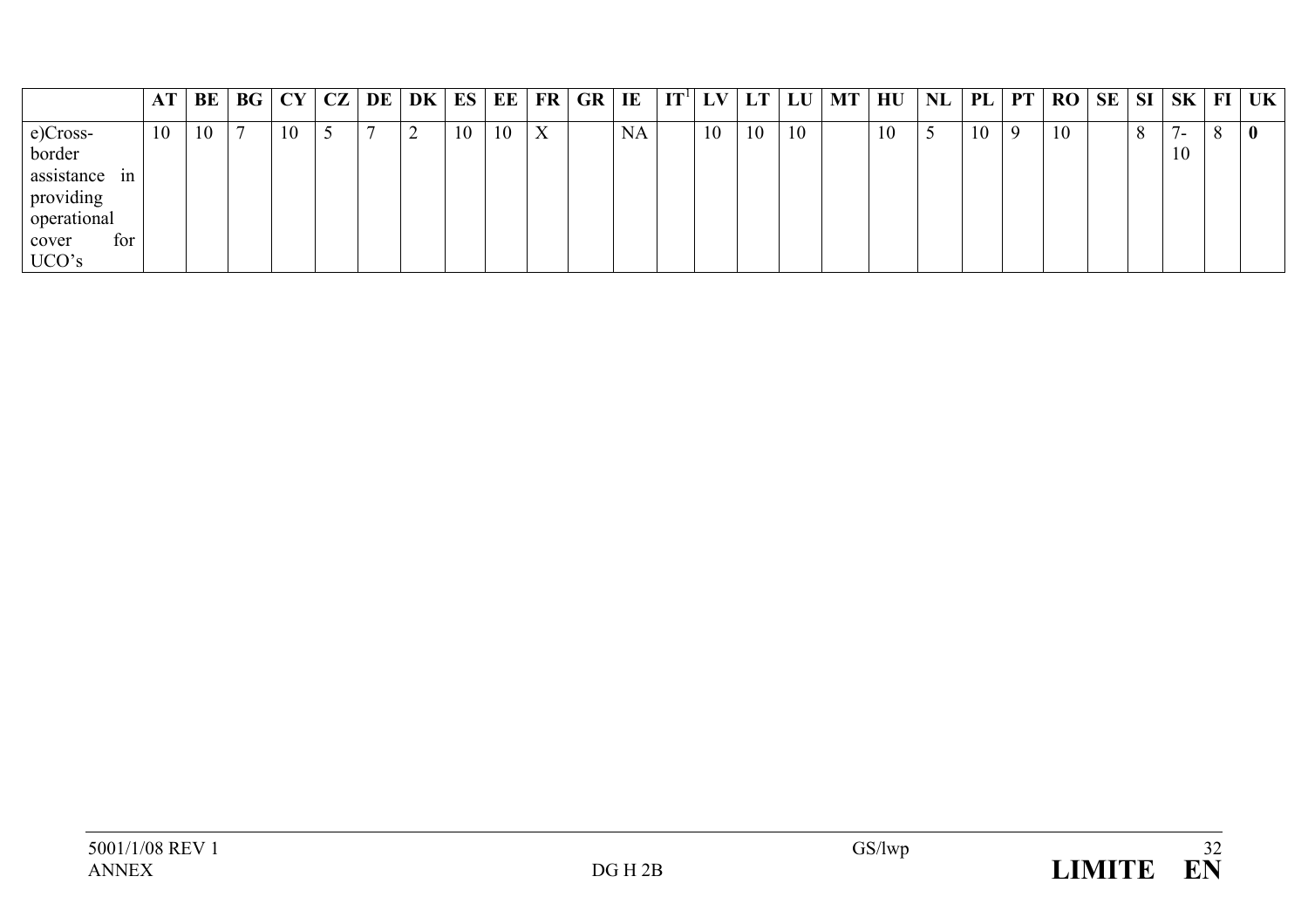### *VII. 2. Is there a further need for action in areas not mentioned above?*

The following areas have been mentioned:

BE: *designation of a single contact point in each Member State;* 

DE: *contact with competent authorities in other Member states should be facilitated; clarification as to who is competent* 

LV: *harmonisation of legislation* 

HU: *concentrating on law enforcement (no prevention), further use of evidence obtained through UCO, EAW list, JIT-type model agreement, cost effectiveness, co-operation with FRONTEX, harmonization of civil/criminal liability rules (cf. Prüm)* 

NL: *standardised training by EU, interpretation support by EU* 

PT: *training programmes, increased meetings between relevant units, continuous upgrading of competences* 

SI*: court testimony by UCO – protection of identity* 

SK*: legal regulation for carrying a weapon; contact policeman for foreign UCO* 

FI*: improving int'l co-operation for the prevention of offences* 

UK: improvement of the cooperation with other MS to enable to deploy the UCO in other MS in comparable circumstances in which the deployment of *those foreign UA would be possible in UK with preference for necessity and proportionality criterion rather than the type of investigated crime.* 

*CZ: As the purpose of deploying an undercover officer under Art. 14 of Convention 2000 is obtaining evidence, it would be appropriate for the Member States to explain in what way the results of the work of the undercover officer are used as evidence in their criminal proceedings, in particular*  whether their courts demand a personal examination of the undercover officer as evidence in the trial and if so, in what manner they protect his/her *identity.*

|                |  |  |  |  |              |  |  |  | AT   BE   BG   CY   CZ   DE   DK   ES   EE   FR   GR   IE   IT   LV   LT   LU   MT   HU   NL   PL   PT   RO   SE   SI   SK   FI |  |  |  |  | UK |
|----------------|--|--|--|--|--------------|--|--|--|---------------------------------------------------------------------------------------------------------------------------------|--|--|--|--|----|
| Yes-           |  |  |  |  |              |  |  |  |                                                                                                                                 |  |  |  |  |    |
| N <sub>o</sub> |  |  |  |  | $\mathbf{v}$ |  |  |  |                                                                                                                                 |  |  |  |  |    |